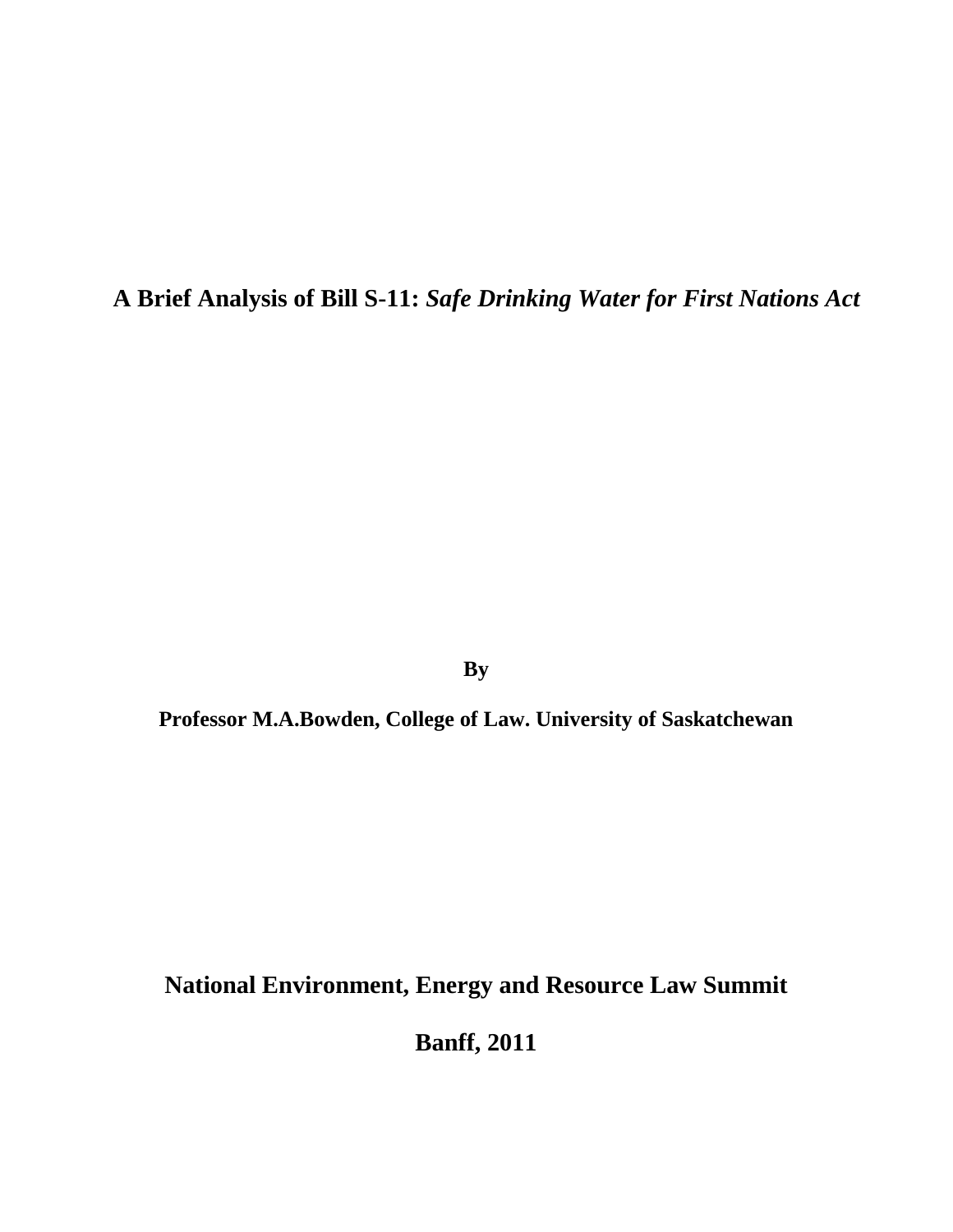### **A Brief Analysis of Bill S-11:** *Safe Drinking Water for First Nations Act*

## **1. INTRODUCTION**

The lack of safe drinking water in First Nations communities is a long standing issue in Canada. A 1995 assessment of on reserve drinking water systems undertaken by Health Canada and the Department of Indian Affairs and Northern Development found that 25% of the systems posed potential health and safety concerns to the consuming populations. A follow-up study in 2001 found almost 75% of the systems posed significant risks.<sup>[1](#page-1-0)</sup> As of January 31st, 2011, there remain 116 First Nations communities across Canada under a drinking water advisory.<sup>[2](#page-1-1)</sup> This represents approximately 15.5% of the 740 community water systems on reserves assessed by the federal government. The statistic does not include those systems that were labeled at a high risk of tipping water quality to the point of requiring advisory status.

#### **2. THE LAST 15 YEARS**

### **a The Legal Regime**

The federal government has clear authority to construct a regulatory framework for drinking water and waste water on First Nations' lands by virtue of their constitutional authority over Indians and Indian reserves,<sup>[3](#page-1-2)</sup> fisheries,<sup>[4](#page-1-3)</sup> health,<sup>[5](#page-1-4)</sup> criminal law,<sup>[6](#page-1-5)</sup> trade and commerce,<sup>[7](#page-1-6)</sup> POGG

<span id="page-1-6"></span><span id="page-1-5"></span><span id="page-1-0"></span><sup>\*</sup>Note. All online sites were accessible as of March 19, 2011. 1

Standing Senate Committee on Aboriginal Peoples, "Final Report. Safe Drinking Water for First Nations" (Ottawa: May 2007), available online at [<http://www.parl.gc.ca/39/1/parlbus/commbus/senate/com-e/abor](http://www.parl.gc.ca/39/1/parlbus/commbus/senate/com-e/abor-e/rep-e/rep08jun07-e.htm)[e/rep-e/rep08jun07-e.htm>](http://www.parl.gc.ca/39/1/parlbus/commbus/senate/com-e/abor-e/rep-e/rep08jun07-e.htm) (Standing Committee Report 2007).

<span id="page-1-1"></span>Health Canada, "First Nations and Aboriginal Health: Drinking Water and Wastewater", available online at  $\langle \frac{http://www.hc-sc.gc.ca/FNiah-spinia/promotion/public-publique/water-eau-eng.php>}{\sqrt{3}}$ .

<span id="page-1-2"></span>*The Constitution Act, 1867* (U.K.),  $30 \& 31$  Victoria, c. 3. Section 91(24).

<span id="page-1-4"></span><span id="page-1-3"></span><sup>&</sup>lt;sup>4</sup> *Ibid.* Section 91(12).

*Ibid.* Section 91 and 91(24). A full discussion of the extent of federal authority over health may be found at Commission on the Future of Health Care in Canada. "Constitutional Jurisdiction Over Health and Health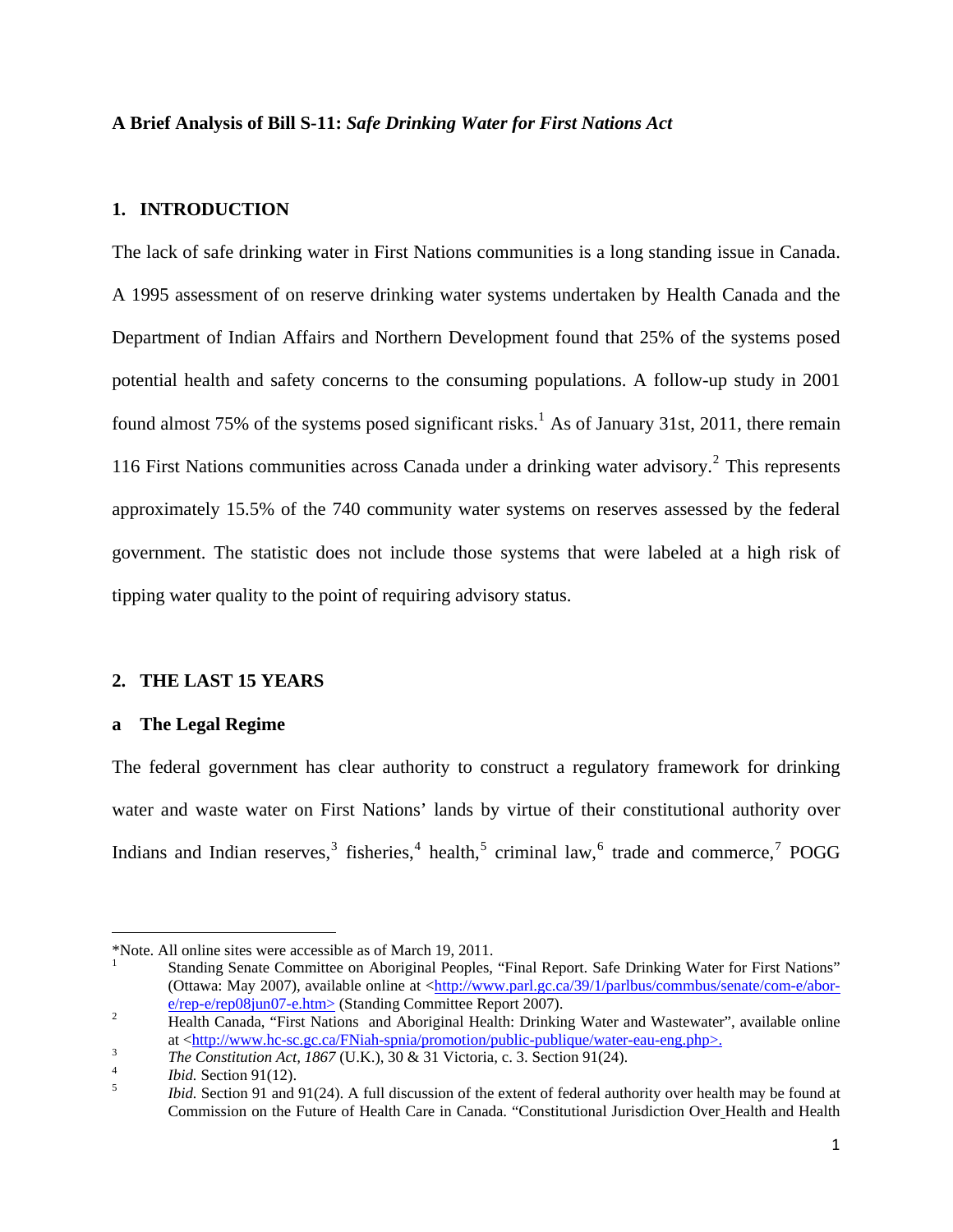(environment), and even navigation. <sup>[9](#page-2-1)</sup> Prior to the introduction of Bill S-11, the legislative regime has been piecemeal with no statute to comprehensively regulate drinking and waste water management on First Nations lands. There are however, federal statutes that include provisions which may boot strap regulation to address specific First Nation water management needs.

For example, the *Canadian Environmental Protection Act* (CEPA),<sup>[10](#page-2-2)</sup> mandates the control of toxins and nutrients in water sources which impact on the environment and/or human health. However, few standards have been established under the Act. In addition, pursuant to Part 9 of CEPA the Minister shall, after consultation, $<sup>11</sup>$  $<sup>11</sup>$  $<sup>11</sup>$  establish objectives, guidelines and codes of</sup> practice<sup>[12](#page-2-4)</sup> or may make regulations<sup>[13](#page-2-5)</sup> which address environmental aspects of water management. The *Fisheries Act*<sup>[14](#page-2-6)</sup> powers related to the protection of fish and fish habitat, a longtime source of water protection and waste water management, are also available on reserve. The *Canada Water Act*,<sup>[15](#page-2-7)</sup> remains little used. The *Canadian Environmental Assessment Act*<sup>[16](#page-2-8)</sup> process applies on reserve lands and is triggered by, among other events, oil and gas activities under the *Indian Oil and Gas Act*<sup>[17](#page-2-9)</sup>—again a back door means of protection in limited circumstances. The *Department of Health Act*[18](#page-2-10) states that "[t]he powers, duties and functions of the Minister extend to…the promotion and preservation of the health of the people of Canada not

- <span id="page-2-3"></span>
- <span id="page-2-4"></span>

<span id="page-2-6"></span>

<span id="page-2-8"></span> $^{16}$  S.C. 1992. c. 37.<br><sup>17</sup> **B.S.C.** 1985. C.I.

<sup>&</sup>lt;u> 1989 - Johann Stein, marwolaethau a gweledydd a ganrad y ganrad y ganrad y ganrad y ganrad y ganrad y ganrad</u> Care Services in Canada" Paper no.12 by Howard Leeson (Ottawa, 2002), available online at <[http://dsp](http://dsp-psd.pwgsc.gc.ca/Collection/CP32-79-12-2002E.pdf)[psd.pwgsc.gc.ca/Collection/CP32-79-12-2002E.pdf>](http://dsp-psd.pwgsc.gc.ca/Collection/CP32-79-12-2002E.pdf).<br> $\frac{6}{5}$ .

 $\overline{I}$  *Ibid.* Section 91(27).

 $\frac{7}{8}$  *Ibid.* Section 91(2).

<span id="page-2-1"></span><span id="page-2-0"></span><sup>&</sup>lt;sup>8</sup> *Ibid.* Section 91.<br><sup>9</sup> *Ibid.* Section 91(10).

<span id="page-2-2"></span><sup>&</sup>lt;sup>10</sup><br>
Canadian Environmental Protection Act, 1999, S.C., 1999, c.33 (CEPA).<br>
<sup>11</sup><br> *Ibid.* CEPA s. 208(2) and 209(3).<br> *Ibid.* CEPA s. 208(1).<br> *Ibid.* CEPA s. 209(1) & (2).<br>
<sup>13</sup><br>
R.S.C., 1985, c. F-14.<br>
<sup>15</sup><br> **15**<br> **15** 

<span id="page-2-5"></span>

<span id="page-2-7"></span><sup>&</sup>lt;sup>15</sup> R.S.C., 1985, c. C-11.<br>
S.C. 1992,  $\frac{37}{7}$ 

<span id="page-2-10"></span><span id="page-2-9"></span><sup>17</sup> R.S.C. 1985. C.I-7. (Indian Oil and Gas Act).

S.C. 1996. C.8. (Health Act).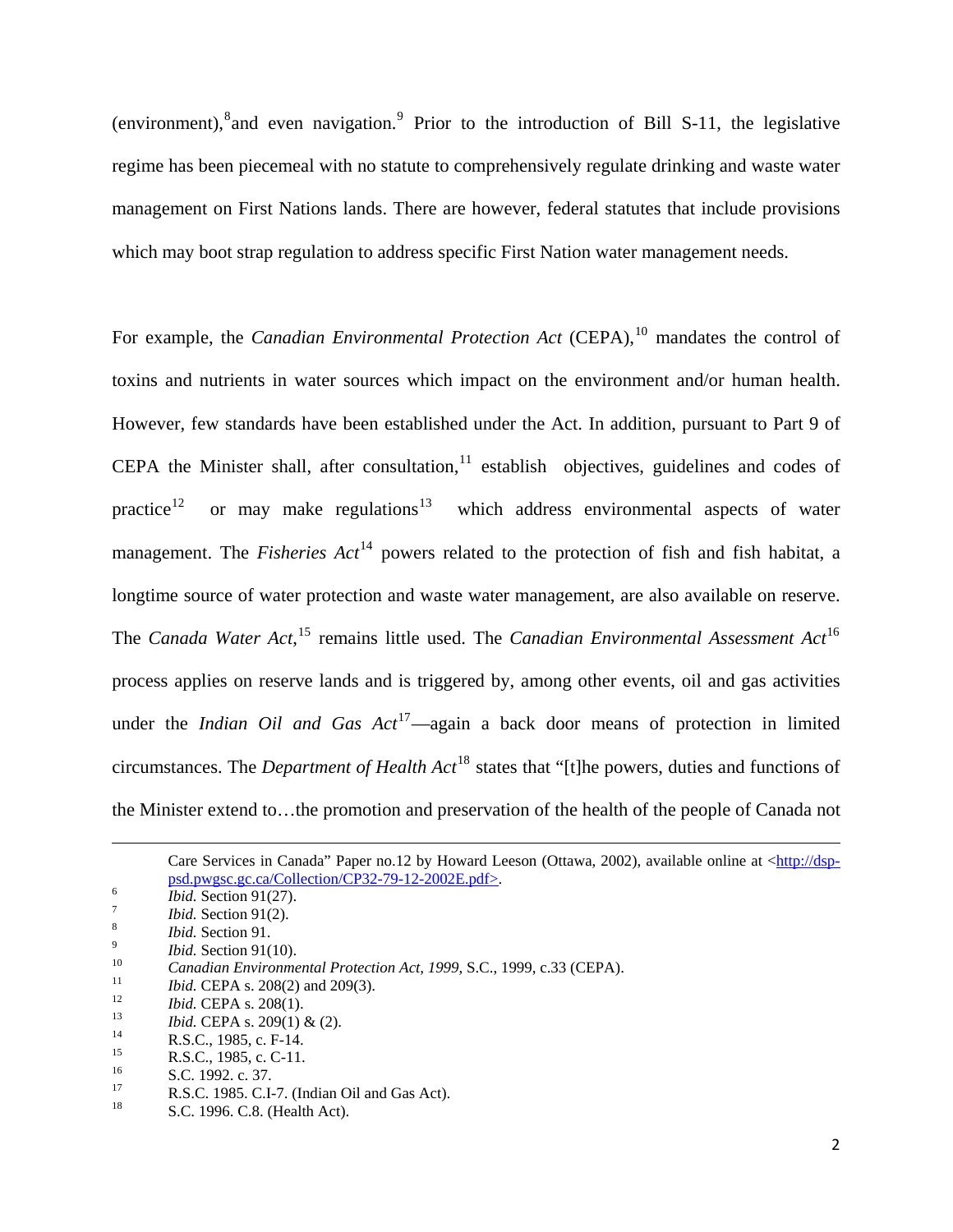by law assigned to any other department, board or agency of the Government of Canada."<sup>[19](#page-3-0)</sup> Health Canada has established "Guidelines Canadian Drinking Water Quality,"[20](#page-3-1) however the department staunchly maintains an advisory role only: they will, for example, recommend a boil water advisory to a First Nation but the authority is left with the individual nation to issue the order.

"No law now requires the monitoring of drinking water quality or safety for First Nations communities. In practice, a duty is imposed on each individual First Nation to assure a certain level of water quality as terms of individual funding arrangements with specific First Nations as noted in the 2005 report from the Commissioner of Environment and Sustainable Development.<sup>[21](#page-3-2)</sup>

The 2006 Protocol for Safe Drinking Water in First Nations Communities<sup>[22](#page-3-3)</sup> which outlines standards for design, construction, operation, maintenance, and monitoring of drinking water systems is often incorporated into funding documents. Developed by First Nations representatives, Indian & Northern Affairs Canada (INAC), Public Works, the First Nations and Inuit Health Branch (FNIHB) of Health Canada, and Environment Canada, the Protocol has a carrot and stick approach stating,

Any water system that produces drinking water destined for human consumption, that is funded in whole or in part by INAC, and that serves five or more households or a public facility must comply with the requirements of this protocol. $^{23}$  $^{23}$  $^{23}$ 

Although INAC is not charged specifically with matters relating to water management, the broad

based powers of the Minister under the Department of *Indian Affairs and Northern Development* 

<span id="page-3-1"></span><span id="page-3-0"></span><sup>19</sup>*Ibid.* Health Act, s. 4. 20 Health Canada. Guidelines for Canadian Drinking Water Quality. Index available online at <[http://www.hc-sc.gc.ca/ewh-semt/water-eau/drink-potab/guide/index-eng.php>](http://www.hc-sc.gc.ca/ewh-semt/water-eau/drink-potab/guide/index-eng.php). 21 Linda Duncan & M.A. Bowden, "A Legal Guide to Aboriginal Drinking Water: a Prairie Province

<span id="page-3-2"></span>Perspective" (Alberta Law Foundation/Walter and Duncan Gordon Foundation: 2010) at 41 (Bowden & Duncan). 22 INAC, "Protocol for Safe Drinking Water in First Nations Communities", available online at

<span id="page-3-3"></span><sup>&</sup>lt;<http://www.ainc-inac.gc.ca/enr/wtr/pubs/sdw/sdw-eng.asp>> (Protocol). The Protocol was developed as part of the First Nations Water Management Strategy. See discussion *infra*, in and around footnote 36. 23 *Ibid.* Protocol at 2

<span id="page-3-4"></span>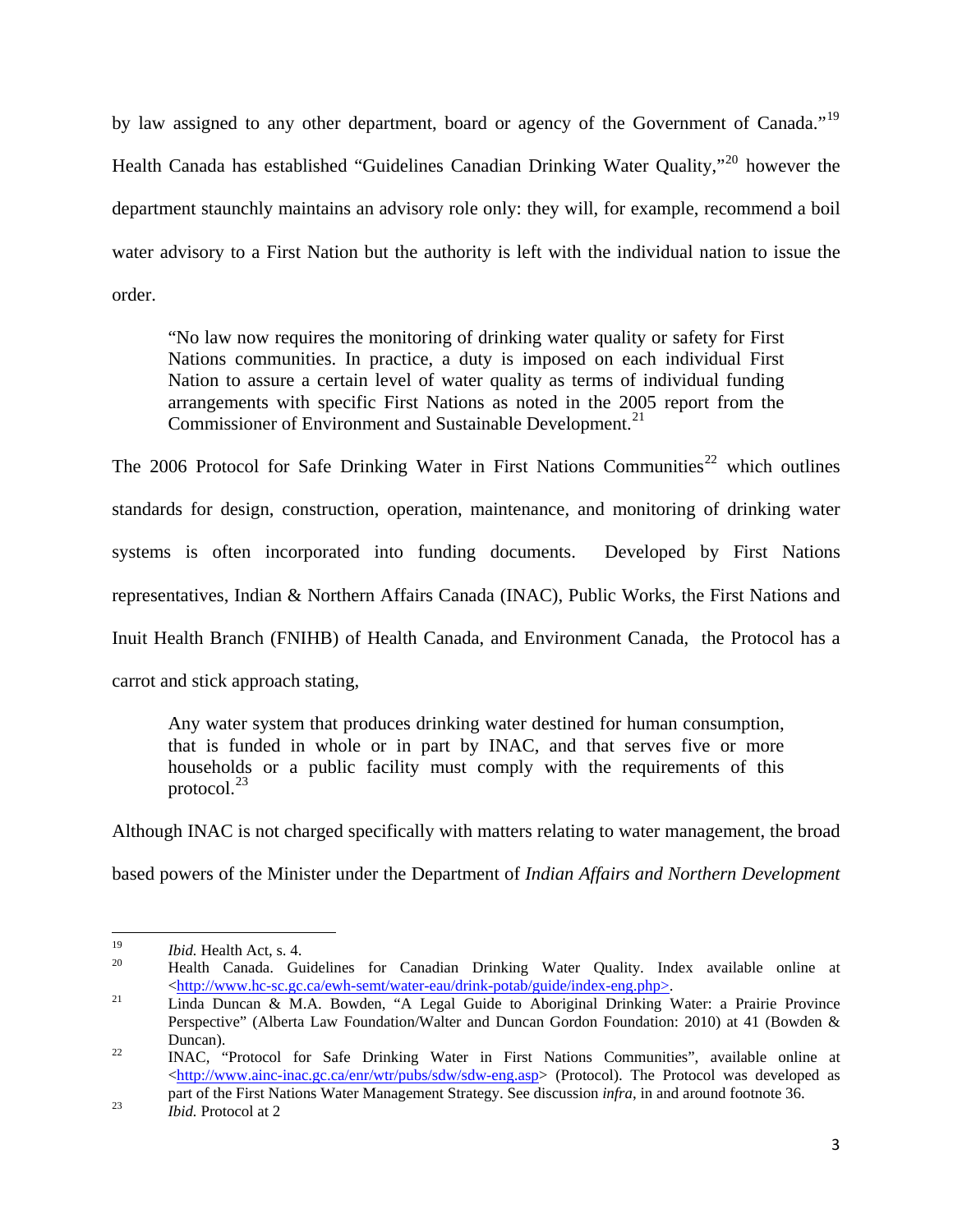*Act*[24](#page-4-0) (now known as INAC) can arguably go beyond contractual options to support the administration of a First Nations water management statute.<sup>[25](#page-4-1)</sup>

Within the *Indian Act*<sup>[26](#page-4-2)</sup> sections 73(1)(f) and (k) state the regulations may be passed to prevent, mitigate, and control the spread of disease on reserves, and to provide for sanitary conditions in public and private residences, however no regulations have been passed pursuant to these sections. In the opinion of the Expert Panel on Safe Drinking Water for First Nations (Expert Panel),

…..the regulation-making power under the *Indian Act* cannot deal with the complexity of modern water and wastewater regimes:

- The Act does not provide for the inspection and investigation powers necessary for enforcement of a water regulatory framework on reserve.
- The regulations may only be enforced by insignificant fines (not exceeding \$100) or imprisonment for a term not exceeding three months.
- Although regulations could cover approval of a facility, the Act does not provide for the creation of an arm's-length body independent of INAC to issue the approval. As a result, either INAC would both fund facilities and issue the approvals, or INAC and a second federal department would assume those respective roles. Either situation would create a conflict because the same level of government funding a facility would potentially issue orders requiring further spending to correct problems.[27](#page-4-3)

There is authority within section 81(1) of the *Indian Act* for First Nations councils to pass bylaws relating to the use of public wells, cistern, reservoirs and other water supplies to prevent the spread of infectious diseases. However the Expert Panel noted that inspection and investigative powers are not provided within the legislation and even if the Federal government were to develop a model by law, issues remain with a First Nation owning, operating and regulating a

<span id="page-4-0"></span> <sup>24</sup> R.S.C., 1985, c. I-6.<br><sup>25</sup> R.MAC. "Beport of the

<span id="page-4-1"></span><sup>25</sup> INAC, "Report of the Expert Panel on Safe Drinking Water for First Nations". Vol. 1 and 2. (Ottawa: November 2006). Expert Panel Report 2 at 22. Both volumes are available online at  $\langle \frac{http://www.sdw-1}{http://www.sdw-1} \rangle$ [eps.gc.ca/rprt/index\\_e.asp](http://www.sdw-eps.gc.ca/rprt/index_e.asp)>. (Expert Panel Report 1 and Expert Panel Report 2).<br>R.S.C., 1985, c. I-5.

<span id="page-4-2"></span>

<span id="page-4-3"></span>Supra note 25. Expert Panel Report 2 at 24.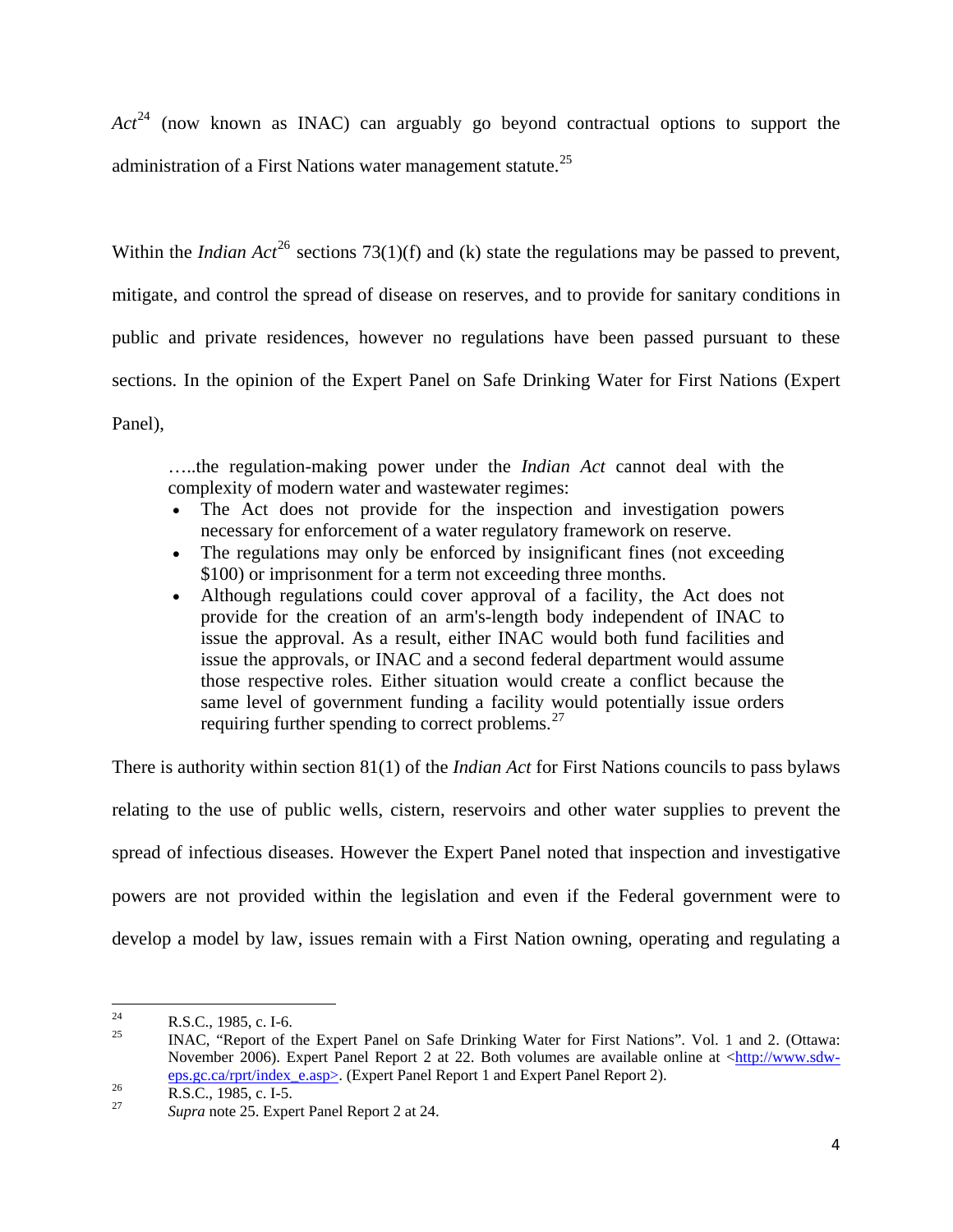facility.[28](#page-5-0)

Environmental protection and the provision of local services are within the purview of those First Nations who have established a land management code under the *First Nations Land*  Management Act.<sup>[29](#page-5-1)</sup> However, such legislation is required to meet the minimum standard set in any applicable federal legislation, and drinking water standards must similarly mimic or exceed the provincial law where the reserve is located. $30$  As of August 2010, 29 First Nations are operating under land codes.<sup>[31](#page-5-3)</sup> According to available data, no First Nation has a code based water regulation. $32$ 

### **b. Funding**

The Federal Government has invested millions in attempts to respond to the infrastructure issues. Between 1995 and 2001, \$560 million were dedicated to system upgrades plus annual funding and maintenance support of \$100-125 million. In 2003 an additional \$600 million were authorized over five years to implement the First Nations Water Management Strategy.<sup>[33](#page-5-5)</sup> In spite of this, commitment incidents of unsafe drinking water continued: the most publicized example, the 2005 evacuation of the Kashechewan reserve in northern Ontario. After two years of boil water advisory status, residents were ordered to leave by the province when drinking water

<span id="page-5-0"></span><sup>&</sup>lt;sup>28</sup> *Ibid.* Expert Panel Report 2 at 27.

<span id="page-5-2"></span><span id="page-5-1"></span><sup>29</sup>*1999*, S.C., 1999, c. 24. 30 *Supra* note 22. Duncan & Bowden at 45. 31 INAC "*First Nations Land Management Act*. Introduction", available online at <http://www.ainc-

<span id="page-5-4"></span><span id="page-5-3"></span>inac.gc.ca/br/mrp/ip/ipn8-eng.asp>.<br>
Supra note 25. Expert Panel Report 2 at 27. Confirmed in conversation with FNL Mgr. March 18, 2011.<br>
INAC, "Summative Evaluation of the First Nations Water Management Strategy," Project

<span id="page-5-5"></span>December 2007), available online at [<http://www.ainc-inac.gc.ca/ai/arp/aev/pubs/ev/eFNw08/eFNw08](http://www.ainc-inac.gc.ca/ai/arp/aev/pubs/ev/efnw08/efnw08-eng.asp) [eng.asp](http://www.ainc-inac.gc.ca/ai/arp/aev/pubs/ev/efnw08/efnw08-eng.asp)>. According to INAC the \$484.1million allocated to the Department represented 25-30% of total INAC funding devoted to water and wastewater systems in First Nations communities.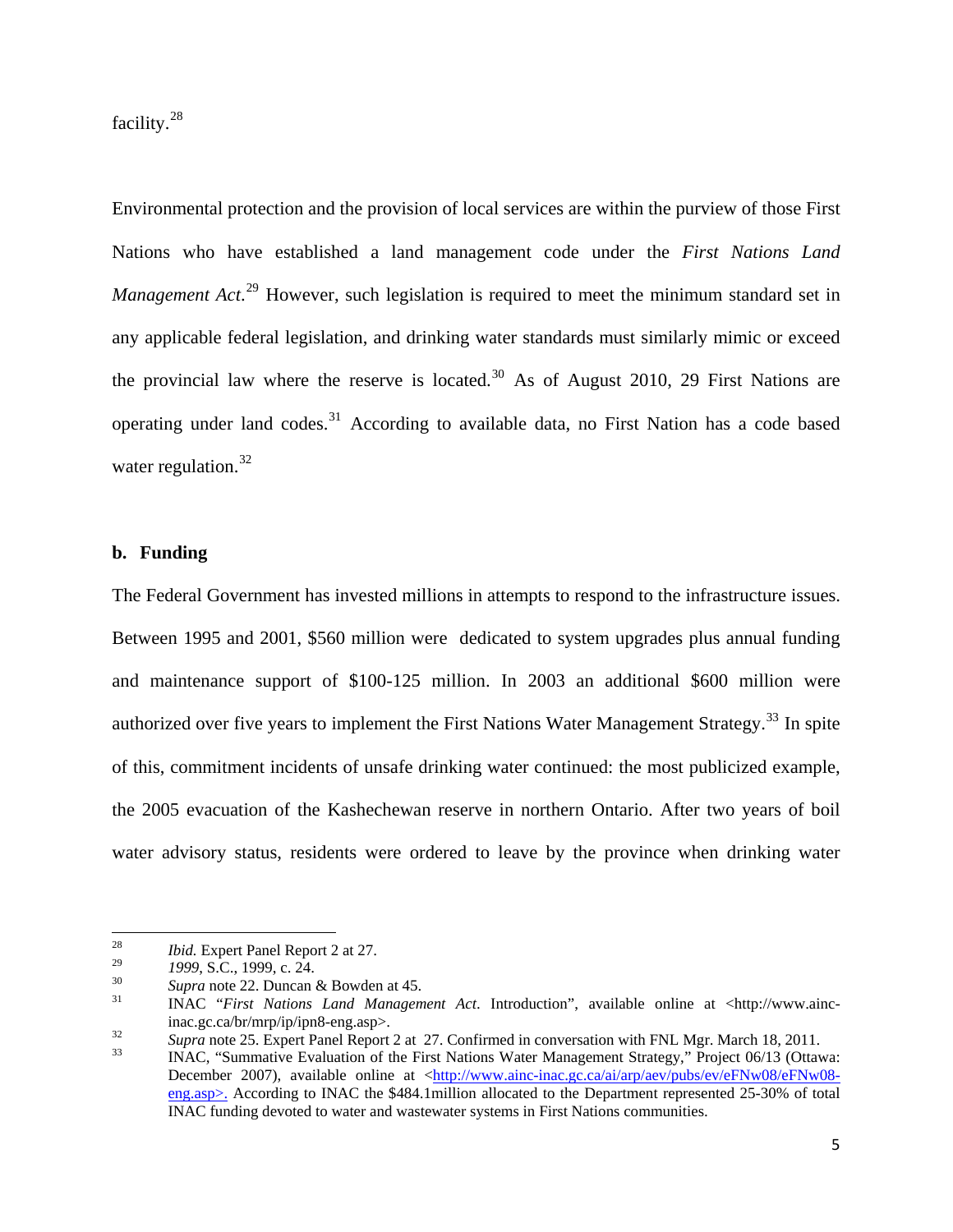showed elevated levels of E. coli.<sup>[34](#page-6-0)</sup>

In the 2008 federal Budget an addition \$330 million were dedicated to improving access to safe drinking water on reserves over two years, a sum that was supported by a further two year commitment of \$330 million in 2010 as part of the renewed First Nation Water and Wastewater Action Plan. In addition \$165 million dollars were allocated in 2009 via the budget for on-reserve infrastructure upgrades for 18 designated projects.<sup>[35](#page-6-1)</sup>

Although the commitment has been substantial, the results are far from heartening.

## **c. Capacity Building**

It is undisputable that residents of First Nations communities do not benefit from a level of protection of drinking water comparable to that of Canadians who live off reserve. Though undeniably dependent on infrastructure, the source of the water quality challenges goes beyond mere dollars and cents for waste and drinking water systems to failure in a number of areas including: source water protection, insufficient support for maintenance and upgrading initiatives, lack of technical support, the need for training and retention of licensed system operators, and problems with non-regulatory standards for monitoring, testing and measuring drinking water and wastewater—to name but a few issues.

In fairness, the federal government has repeatedly committed administrative resources to these

<span id="page-6-0"></span><sup>34</sup> For a complete account of the Kashechewan saga see CBC "Toxic Water: the Kashechewan Story" *CBC News in Review* (December 2005) at 20.<br><sup>35</sup> Parliamentary Information and Research Service, "Safe Drinking Water in First Nations Communities" by

<span id="page-6-1"></span>Tonina Simeone, Background Paper (Library of Parliament, May 28, 2010), available online at <<http://www2.parl.gc.ca/content/LOP/ResearchPublications/prb0843-e.htm>>.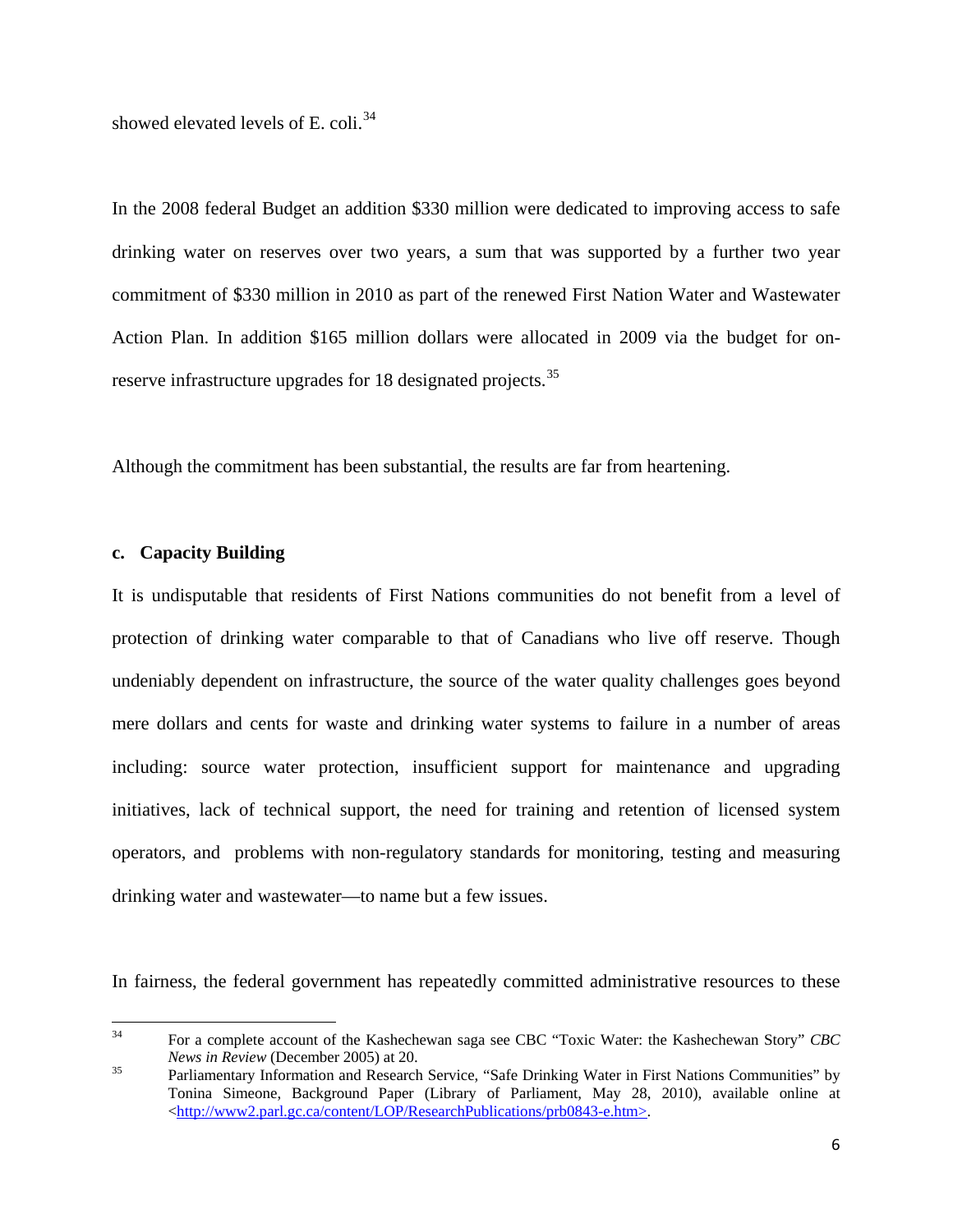concerns. When the 1995 and 2003 audits INAC and Health Canada revealed that notwithstanding \$1.9 billion worth of expenditures, efforts to improve drinking water quality on reserve were making little headway, the federal government approved the 2003 First Nations Water Management Strategy. In addition to financial commitments for the design and construction of water and waste water facilities the Strategy pledged to:

1. re-design pro-active water quality monitoring, reporting, and compliance programs

2. implement water quality management protocols consistent with federal standards, including emergency response provisions

3. design and implement an operation and maintenance program including expanded support for operator training (including mandatory certification)

4. initiate a multi-barrier approach and

5. institute a public awareness and education campaigned directed at decision-makers, First Nation communities and households.<sup>[36](#page-7-0)</sup>

In spite of efforts, two years later the Report of the Commissioner of the Environment and Sustainable Development (CESD Report) outlined continuing substandard levels of drinking water protection for First Nations communities relative to those off reserve, significant deficiencies in design, construction, maintenance, and operation of water systems, and fragmented institutional support to assist in capacity building.<sup>[37](#page-7-1)</sup> In assessing the success of

INAC and Health Canada, the Commissioner concluded,

"In our view, until a regulatory regime comparable with that in provinces is in place, INAC and Health Canada cannot ensure the First Nations people living on reserve have continuing access to safe drinking water...As a minimum, this regime should deal with roles and responsibilities, water quality requirements, technical requirement, certification of systems and operators, compliance and enforcement, and public reporting requirements.<sup>[38](#page-7-2)</sup>

INAC responded within the document stating that they would,

<span id="page-7-0"></span> <sup>36</sup> INAC, "Description of the Horizontal Initiative (including funding agreement)," First Nations Water management Strategy, available online at [<http://www.ainc-inac.gc.ca/ai/arp/es/0708/FNwms/FNwms](http://www.ainc-inac.gc.ca/ai/arp/es/0708/fnwms/fnwms-eng.asp)[eng.asp](http://www.ainc-inac.gc.ca/ai/arp/es/0708/fnwms/fnwms-eng.asp)>. 37 Auditor General of Canada, "The 2005 Report of the Commission of the Environment and Sustainable

<span id="page-7-1"></span>Development. Chapter 5. Drinking Water in First Nations Communities" at 1-2 (Ottawa: 2005), available online at <<http://www.oag-bvg.gc.ca/internet/docs/c20050905ce.pdf>>. (CESD Report).<br><sup>38</sup> *Ibid.* CESD 2005 at 12.

<span id="page-7-2"></span>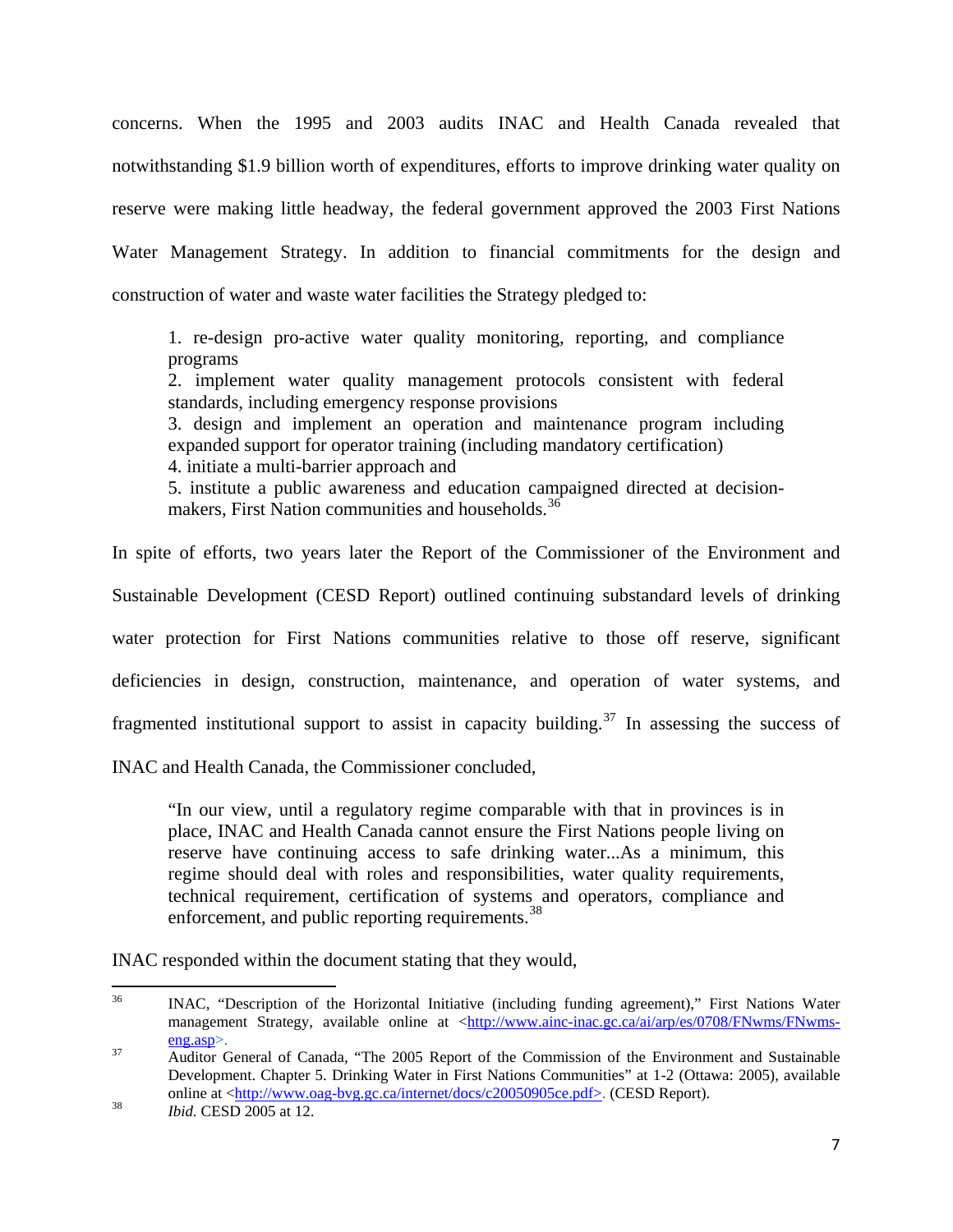"together with Health Canada and in consultation with First Nations…fully explore the options and feasibility of a regulatory regime with all other stakeholders for drinking water on reserve….including establishing new legislation, regulations, and enforcement mechanisms."<sup>[39](#page-8-0)</sup>

Although the First Nations Water Management Strategy continued, the CESD Report, coupled with the publicity associated with Kashechewan, sparked INAC Minister Prentice, along with Assembly of First Nations Chief Phil Fontaine, to announce the Plan of Action for Drinking Water in First Nations Communities in March of 2006. The plan "added emphasis and action" to existing efforts, supported by an additional  $$60$  million infusion funding over 2 years.<sup>[40](#page-8-1)</sup> Incorporating the recommendations of the CESD Report, the plan specifically undertook to: establish a protocol on water standards, ensure training and oversight of certified trainers, address high risk systems (beginning with a priority list of 21 communities, and provide ongoing progress reports. Most notably from the legal perspective, government committed to the establishment of an expert panel to advise on a regulatory framework to ensure safe drinking water in First Nations communities.<sup>[41](#page-8-2)</sup>

# **c. The Role of the Expert Panel on Safe Drinking Water for First Nations and the Senate Standing Committee on Aboriginal Peoples**

The three person Expert Panel,<sup>[42](#page-8-3)</sup> (which included First Nations representation) was tasked to submit an options paper to the INAC Minister within three months. Understandably, the Panel

<span id="page-8-1"></span><span id="page-8-0"></span><sup>&</sup>lt;sup>39</sup>*Ibid.* CESD 2005 at 12.<br><sup>40</sup> INAC, "Plan of Action for Drinking Water in First Nations Communities: Progress Report" (Ottawa: January 17, 2008) at 1-2, available online at [<http://www.ainc-inac.gc.ca/enr/wtr/pubs/prpf/pad08/pad08](http://www.ainc-inac.gc.ca/enr/wtr/pubs/prpf/pad08/pad08-eng.asp) [eng.asp](http://www.ainc-inac.gc.ca/enr/wtr/pubs/prpf/pad08/pad08-eng.asp)>.<br> *Ibid.* Plan of Action.<br>
Appointed by the INAC Minister, the National Chief of the Assembly of First Nations (AFN), the Minister

<span id="page-8-3"></span><span id="page-8-2"></span>

of Health, and the and the Minister of Environment. INAC "Government Announces Expert Panel To Advise On A Regulatory Framework To Ensure Safe Drinking Water In First Nations Communities" News Release (May 31, 2006), available online at [<http://www.ainc-inac.gc.ca/ai/mr/nr/m-a2006/2-02764](http://www.ainc-inac.gc.ca/ai/mr/nr/m-a2006/2-02764-eng.asp) [eng.asp](http://www.ainc-inac.gc.ca/ai/mr/nr/m-a2006/2-02764-eng.asp)>.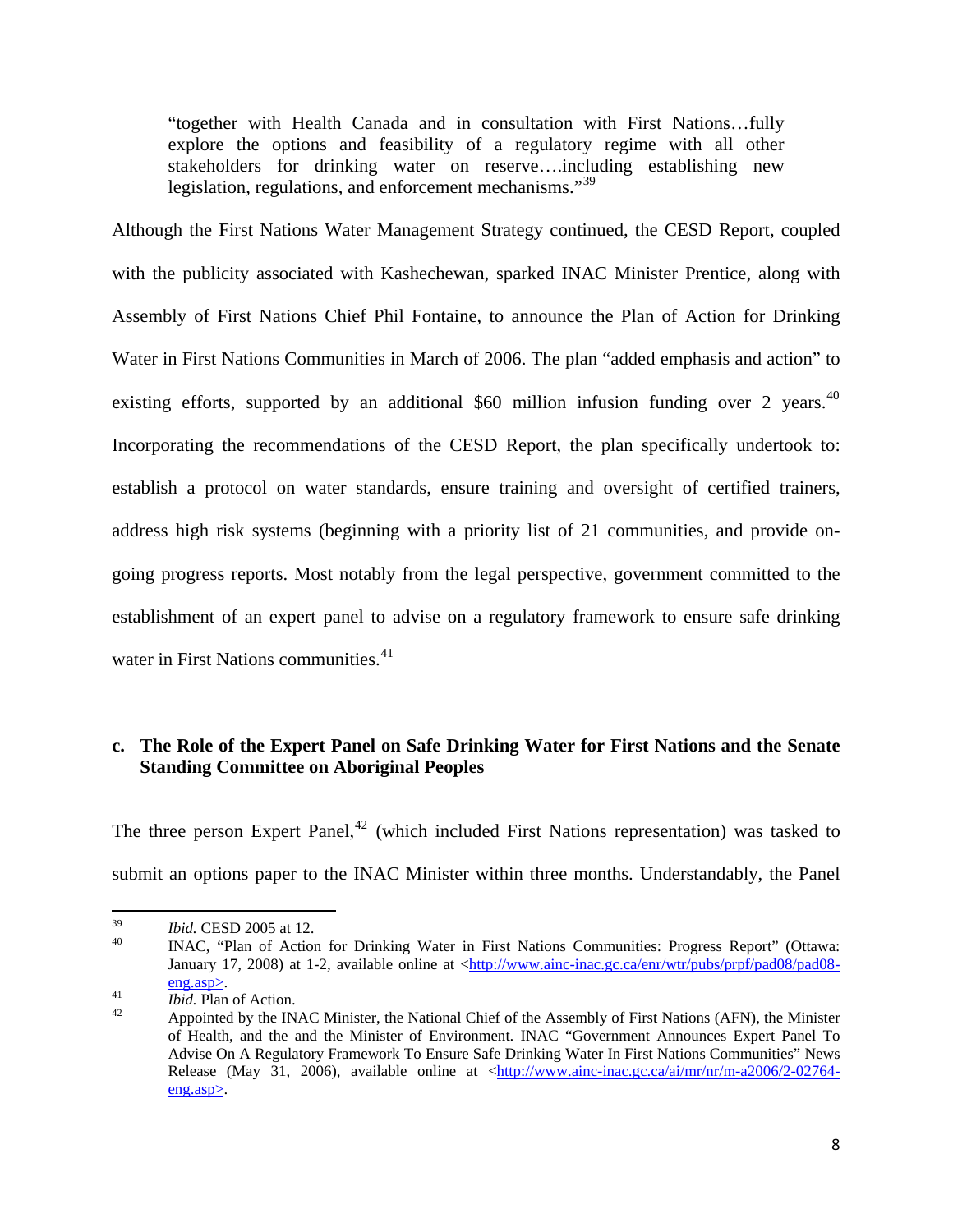was unable to meet the tight timeframe, particularly in light of the 9-stop cross country public hearing schedule undertaken during the summer and fall months of 2006.<sup>[43](#page-9-0)</sup> Remarkably however, a report was completed, presented to an AFN Special Chiefs Assembly, and tabled in the House of Commons on December 7, 2006.<sup>[44](#page-9-1)</sup>

The report recommended the creation of a new, "clear and unambiguous" legal basis for a regulatory regime for reserves across Canada.<sup>[45](#page-9-2)</sup> The source of the regime was less clear—the Panel presenting 5 alternatives:

- 1. existing provincial regimes could be used, as "laws of general application;
- 2. regulations could be passed by Orders in Council under existing federal statutes;
- 3. Parliament could enact a new statute setting out uniform federal standards and requirements;
- 4. Parliament could enact a new statute referencing existing provincial regulatory regimes; or
- 5. First Nations could develop a basis of customary law that would then be enshrined in a new federal statute.<sup>[46](#page-9-3)</sup>

The uncertainty associated with option one and the inadequacy of existing statutes upon which to

base regulation under option two, removed them both from further consideration by the Panel.

Left with the alternatives for either a new federal statute, a federal statute referencing provincial regulatory regimes, or a federal statute based on customary law, the Expert Panel Report debated the advantages and disadvantages of each option. Although not specifically endorsing any one of the three, the Expert Panel noted that federal legislation referencing provincial statutes and

<span id="page-9-0"></span> 43 According to the Panel Report, *supra* note 25. Expert Panel Report 1 at 3 over 110 presentations were made to the panel including individual First Nation communities, First Nations organizations, federal and provincial departments with drinking and wastewater responsibilities, private sector organizations and

<span id="page-9-1"></span>

<span id="page-9-3"></span><span id="page-9-2"></span>

NGOs. Copies of the submissions are available at [<http://www.eps-sdw.gc.ca/inlv/sbms\\_e.asp?uDsclm=1>](http://www.eps-sdw.gc.ca/inlv/sbms_e.asp?uDsclm=1).<br>
Supra note 40. Plan of Action.<br>
Supra note 25. Expert Panel Report 1 at 47.<br> *Hoid.* Expert Panel Report. Volume 2 of t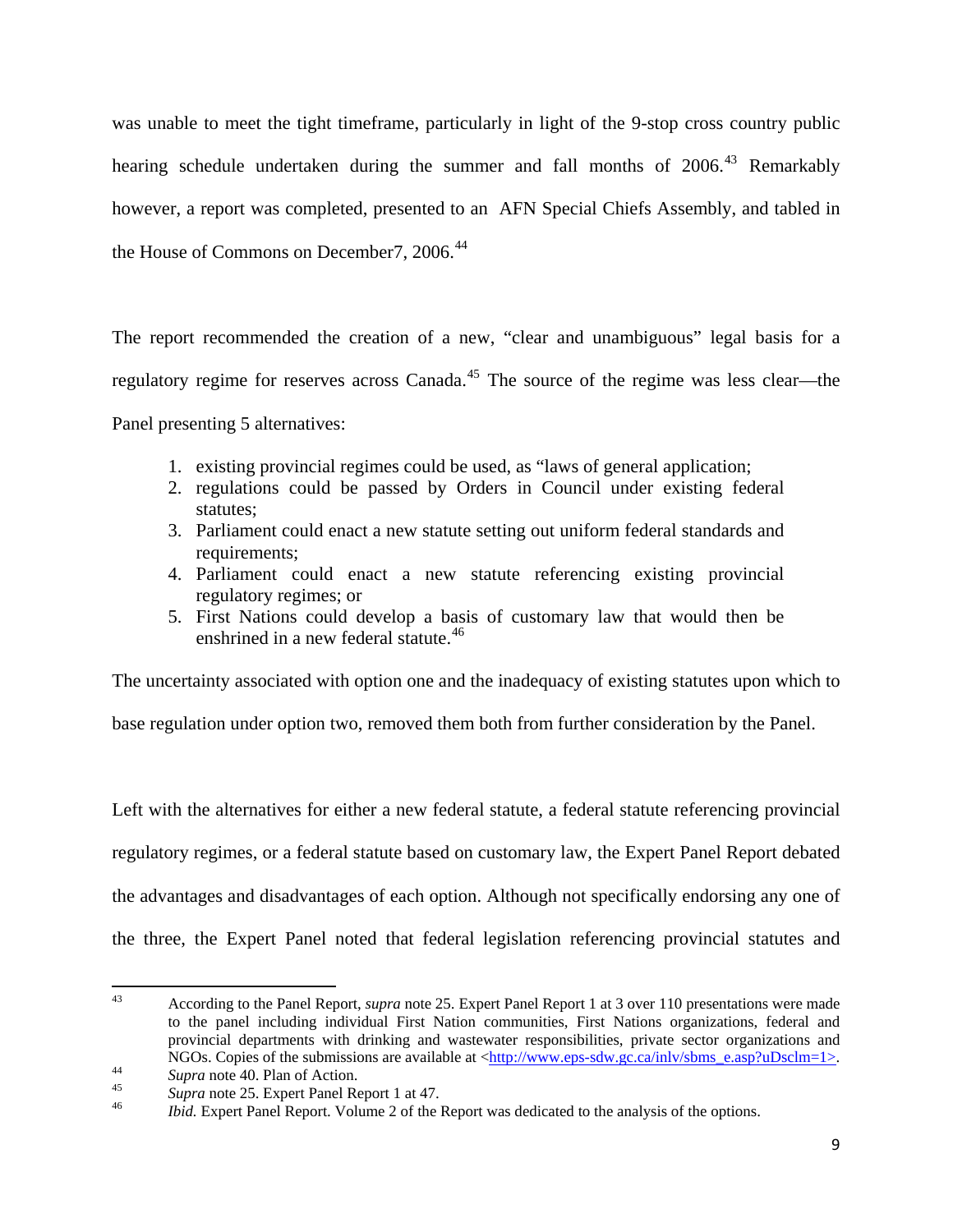regulation "appears to be a weaker option owing to gaps and variations in those regimes, the complexity of involving another level of government, and lower acceptability to many First Nations."<sup>[47](#page-10-0)</sup> As between the remaining two options, attention was drawn to the time and methodological uncertainties associated with constructing a regime based on customary law. In contrast the Assembly of First Nations preliminary analysis and response to the Report was more supportive of the customary law regime option than was the expert Panel, believing it to be more consistent with Nation-building,  $48$  (though in their opinion, none of the panel's options recognized the inherent jurisdiction of First Nations.)<sup>[49](#page-10-2)</sup>

According to the Expert Panel the success of any of the regulatory options was predicated upon three conditions outlined in the report. First, no scheme could proceed without adequate capacity to meet the regulatory requirements—capital, operational, and maintenance funding plans were necessary. Second, whether by virtue of a legal duty to consult or simply to ensure that any approach would be "effective and responsive", discussion with First Nations was essential. Finally, anticipating that implementation of any option would take up to several years, the Expert Panel called upon the government to immediately deal with high risk communities.<sup>5051</sup>

<span id="page-10-1"></span><span id="page-10-0"></span><sup>&</sup>lt;sup>47</sup>*Ibid.* Expert Panel Report 1 at 59.<br><sup>48</sup> Assembly of First Nations, "Expert Panel Report On Safe Drinking Water For First Nations", AFN Panel Position Paper (January 2007), available online at <[http://64.26.129.156/cmslib/general/water-panel](http://64.26.129.156/cmslib/general/water-panel-report.pdf)[report.pdf>](http://64.26.129.156/cmslib/general/water-panel-report.pdf).<br>At the Standing Senate Committee on Aboriginal Peoples the AFN supported an interim federal regime of

<span id="page-10-2"></span>national standards which would ultimately be replaced when First Nation were in a position to exercise independent jurisdiction over water management. Supra note 1. Standing Committee Report 2007 at 6.

<span id="page-10-3"></span><sup>&</sup>lt;sup>50</sup> *Supra* note 25. Expert Panel Report 1 at 49-50.<br>
<sup>51</sup> The immediate government response to the Report was guarded—the INAC Minister making no particular commitments past receipt of the report. See INAC, "Reporting Progess on Plan of Action for Drinking Water in First Nations Communities: Government Tables Expert Panel Report" Media Release (Ottawa: December 7, 2006). A website summary of the report, responding to the question of "next steps", simply stated, "The Minister of Indian and Northern Affairs will review the report and in consultation with his colleagues, he will make a decision on the next steps". INAC. "Frequently Asked Questions on the Final Report", available at <[http://www.sdw-eps.gc.ca/rprt/qstn\\_e.asp>](http://www.sdw-eps.gc.ca/rprt/qstn_e.asp).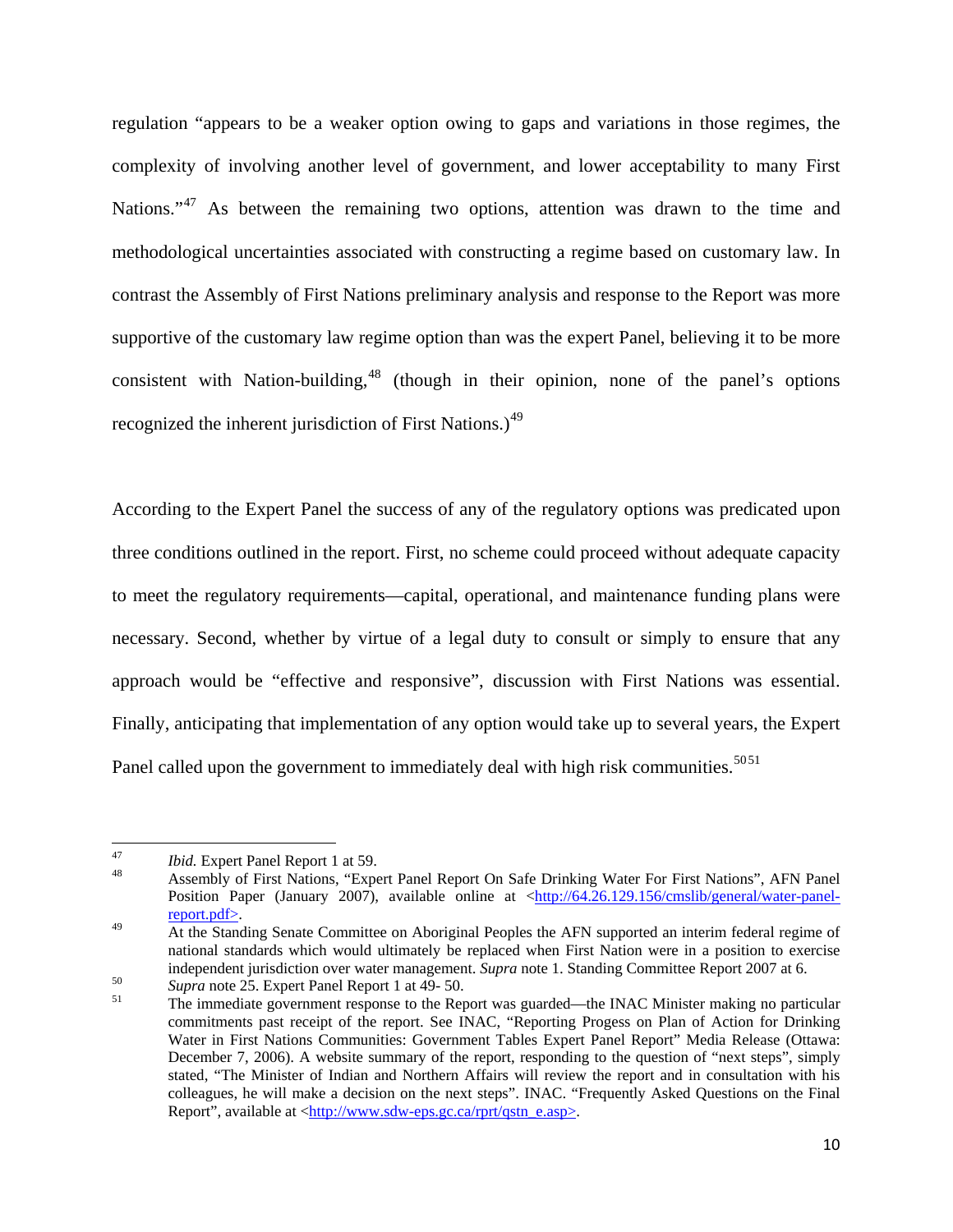The immediate response to the report was muted: INAC, Health Canada and Environment Canada committed only to an extensive analysis of the Expert Report. The AFN, recognized the importance of the three conditions, noting in particular,

The AFN continues to collaborate with the government …. The AFN expects that the Minister will consult with the National Chief prior to making a decision on which recommendation he will support. Following this announcement, the AFN will insist on an extensive consultation process, with involvement from AFN and the regional offices, on the Expert Panel report recommendations.<sup>[52](#page-11-0)</sup>

Following the Expert Panel report, government policy makers were offered further input from the Standing Committee on Aboriginal Peoples<sup>[53](#page-11-1)</sup> in May of 2007. Requested by fellow Senators to examine and report on "recent work completed in relation to drinking water" including the Expert Report, the Commissioner's Report, and the Plan of Action, the Standing Committee acted expeditiously, delivering a report to the Senate two months after the Order of Reference.<sup>[54](#page-11-2)</sup> Succinct and to the point it made only two recommendations. First, the Committee recommended a needs assessment (both physical and human resources) of First Nations water system facilities by DIAND (INAC) to ensure delivery of safe drinking water (along with a consequent dedication of resources to secure that end). Not surprisingly, the Standing Committee's second recommendation was that DIAND (INAC) undertake comprehensive consultation with First Nations with an aim of "collaboratively developing"<sup>[55](#page-11-3)</sup> legislation.

With regard to the legislative options set out in the Expert Panel report, after examining the evidence, the Standing Committee admitted it was "mystified"<sup>[56](#page-11-4)</sup> by the testimony presented by

<span id="page-11-0"></span> $52$  Assembly of First Nations, First Nations Water Initiative: Introduction, <sup>53</sup><br>
Supra note 1. Standing Committee Report 2007.<br>
Journals of the Senate, Order of Reference for 39<sup>th</sup> Parl. 1st Session, Thursday, March 29, 2007.<br> *Supra* note 1. Standing Committee Report 2007 at 7.<br> *Bid.* Standin

<span id="page-11-1"></span>

<span id="page-11-2"></span>

<span id="page-11-3"></span>

<span id="page-11-4"></span>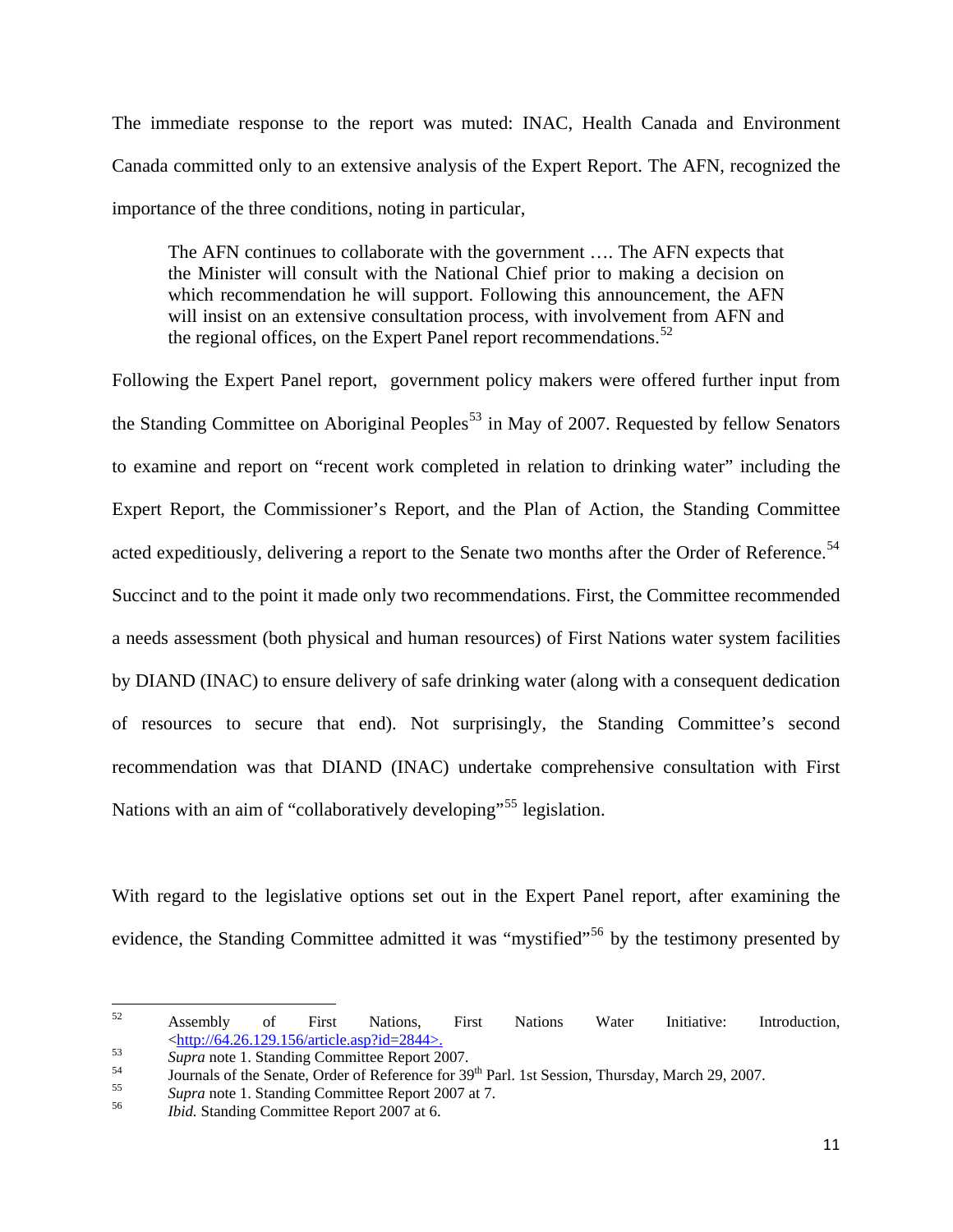DIAND (INAC) officials who "indicated their intention to proceed with legislation to regulate safe drinking water on-reserve by incorporating provincial water laws in new federal legislation."[57](#page-12-0) In their report the Standing Committee stated,

The Committee is left to wonder at the Department's intention to proceed with a legislative scheme that is not only incomplete, but that may also find little support among those who must apply, and comply with, the legislation.<sup>[58](#page-12-1)</sup>

Nonetheless, in January of 2009 the government undertook consultation with First Nations, territorial and provincial governments on the scope and content of legislation for drinking and waste water management on reserve predicated on the preferred federal option of incorporation by reference.<sup>[59](#page-12-2)</sup> According to INAC, 544 individual First Nations participated in one of 13 engagement sessions.<sup>[60](#page-12-3)</sup> INAC indicated that post the engagement sessions recommendations would be made to the Minister and legislation drafted. Only when the legislation passed was further "engagement" with First Nations contemplated.<sup>[61](#page-12-4)</sup>

# **3. BILL S-11: THE** *SAFE DRINKING WATER FOR FIRST NATIONS ACT*[62](#page-12-5)

On May 26<sup>th</sup>,2010 Bill S-11, *An Act respecting the safety of drinking water on First Nations lands (Safe Drinking Water for First Nations Act)* was introduced in the Senate. The Bill contains only 14 clauses plus a preamble. The latter simply states the justification for the statute: an effective regulatory regime is necessary to ensure that residents on First Nations' lands have

<span id="page-12-0"></span><sup>&</sup>lt;sup>57</sup>*Ibid.* Standing Committee Report 2007 at 5.<br> *Ibid.* Standing Committee Report 2007 at 6.<br> **IDI.** C. (Digital lie) Wester A Wester.

<span id="page-12-1"></span>

<span id="page-12-2"></span>INAC, "Drinking Water and Wastewater in First Nations Communities Discussion Paper: Engagement Sessions On The Development Of A Proposed Legislative Framework For Drinking Water And Wastewater In First Nations Communities." Discussion Paper (Winter 2009), available online at  $\frac{\text{http://www.ainc-inac.gc.ca/en/~wtr/h2o/dsp-eng.pdf}{\text{> C.}}$  (INAC Engagement 2009).

<span id="page-12-3"></span><sup>&</sup>lt;sup>60</sup> Parliamentary Information and Research Service, "Bill S-11: The Safe Drinking Water for First Nations Act" by Nicholas Auclair & Tonina Simeone, Legislative Summary (Library of Parliament, June10, 2010) at 4, available online at  $\langle \frac{http://www2.par1.gc.ca/Content/LOP/LegislativeSummaries/40/3/s11-e.pdf}{\rangle}$ .

<span id="page-12-5"></span><span id="page-12-4"></span>Supra note 59. INAC Engagement 2009 at 4.<br>
Bill S-11, An Act respecting the safety of drinking water on First Nations lands (Safe Drinking Water for *First Nations Act)* 3rd Sess.,  $40^{th}$  Parl. 2010 (Bill S-11). (seconding reading December  $14^{th}$ , 2010).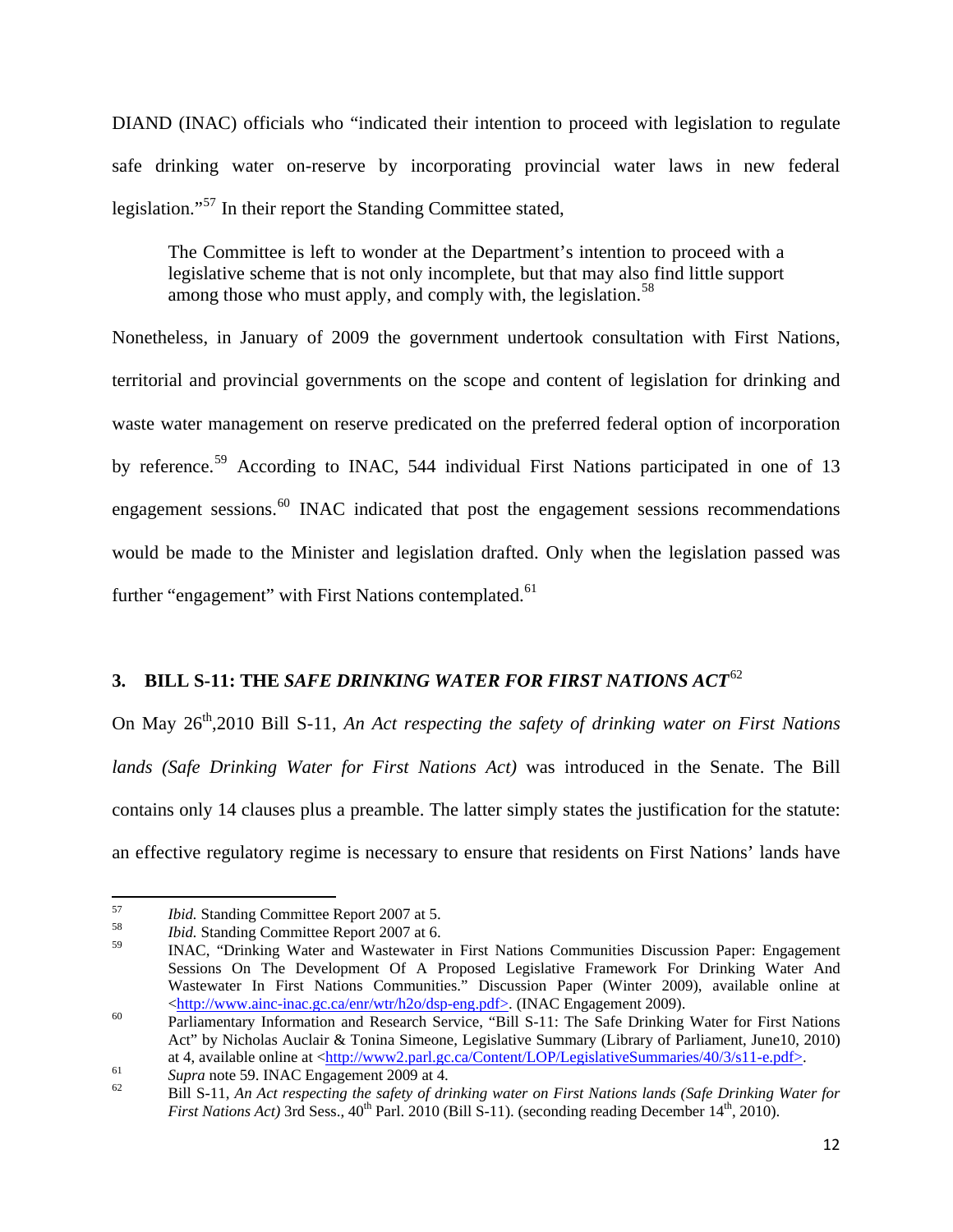access to safe drinking water and, existing laws do not provide sufficient authority to establish a successful regulatory regime necessary to achieve this important end. Thus, the statute attempts to establish the necessary skeletal framework for drinking and wastewater management on First Nations' lands, placing high reliance on the flesh of regulation.

## **a. The Regulatory Scope**

Section 3 of the Bill outlines the powers of the INAC Minister to make regulations respecting, source water protection, drinking water and waste water infrastructure (design, construction, maintenance, operation, and de-commissioning), waste water quality control (monitoring, sampling, testing, collection, treatment and reporting), distribution by truck,<sup>[63](#page-13-0)</sup> and the training and certification of infrastructure operators.

The Minister of Health is empowered to make complimentary regulations respecting standards for water quality on First Nations' lands<sup>[64](#page-13-1)</sup> along with the necessary authority regarding monitoring, sampling, and reporting of tested water.<sup>[65](#page-13-2)</sup> In the case of water contamination, that same Minister retains the authority to regulate emergency measures.<sup>[66](#page-13-3)</sup>

Section 4 of the Act provides an extensive list of powers that may be addressed through regulation including classification of systems, fee structures, establishment of summary offences for contravention of the regulations (including fines and terms of imprisonment), administrative

<span id="page-13-0"></span><sup>&</sup>lt;sup>63</sup> The regulation of water haulers off federal lands is far from comprehensive across the country. Federally there are no regulations governing water hauling. 25% of houses on prairie reserve lands use cisterns as their household water source. See *supra* note 22. Bowden& Duncan at 69-70.<br> *Supra* note 62. Bill S-11, s. 3(2).<br> *Ibid.* Bill S-11, s. 3(3).<br> *Ibid.* Bill S-11, s. 3(3).

<span id="page-13-2"></span><span id="page-13-1"></span>

<span id="page-13-3"></span>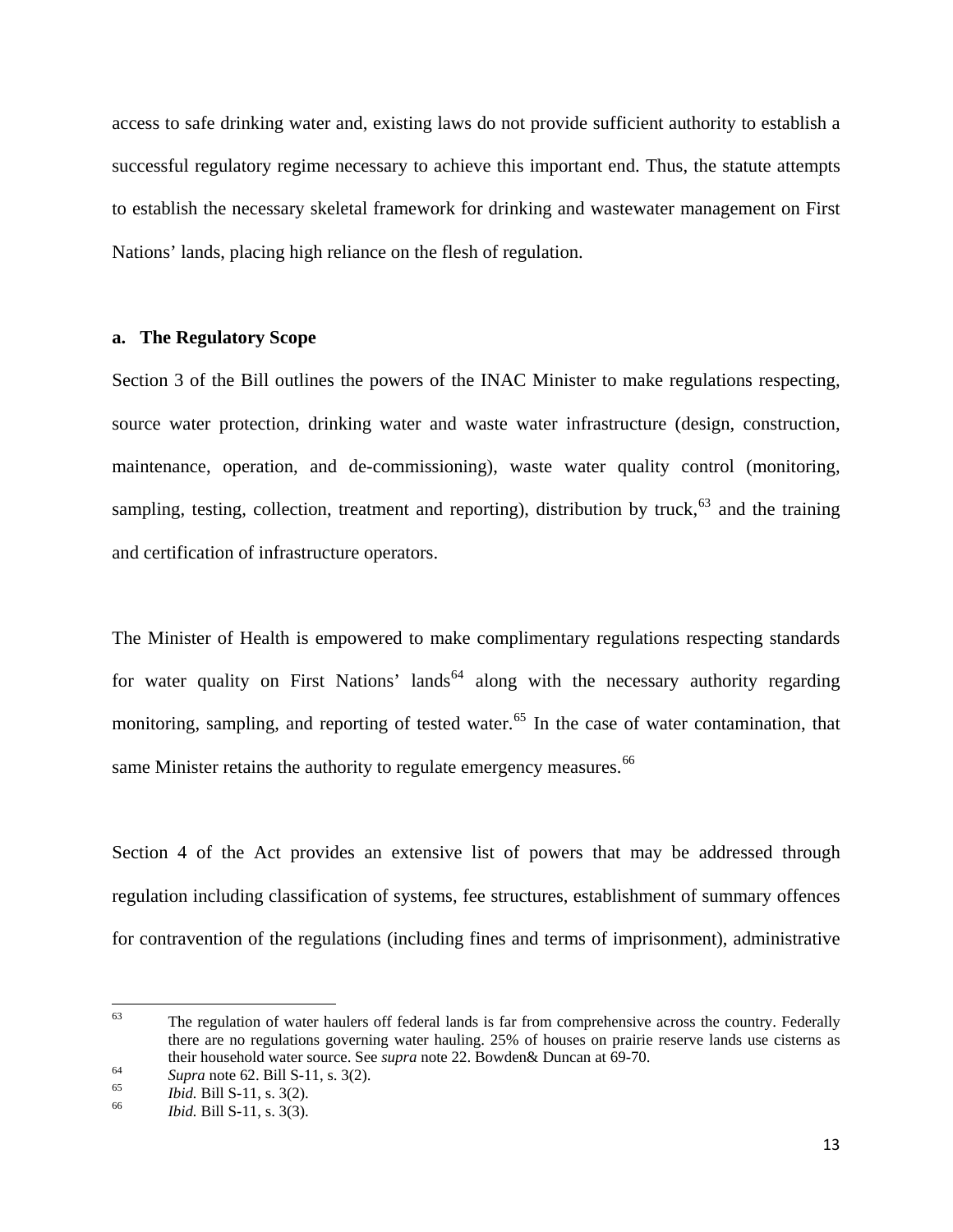penalties, investigative provisions, permit requirements, environmental assessment requirement, and other administrative procedures found in similar provincial water management legislation.<sup>[67](#page-14-0)</sup>

The regulations may prove to be identical, rather than similar, to provincial legislative regimes in that section 4(3), reflecting the stated preferred option of the federal government, provides that "the regulations may incorporate by reference laws of a province, as amended from time to time, with any adaptations that the Governor in Council considers necessary". Further, section 4(4) allows for variance of the regulations from province to province and even within each province from First Nation to First Nation.

A precedent for incorporation by reference in the natural resources area is found in the federal Indian Oil and Gas Regulation<sup>[68](#page-14-1)</sup> (passed pursuant to the act of the same name<sup>[69](#page-14-2)</sup>) which governs exploration and development on reserves.

4. It is a condition of every contract that the operator will comply with

…. (c) unless otherwise agreed to by the Minister and specified in the contract, all provincial laws applicable to non-Indian lands that relate to the environment or to the exploration for, or development, treatment, conservation or equitable production of, oil and gas and that are not in conflict with the Act or these Regulation

The positive side of incorporation by reference provisions is that they may expeditiously provide a long over-due regulatory basis for water and waste water management on First Nations lands. The opportunities for First Nations and neighbouring off-reserve communities to co-operate are enhanced by common operating procedures and standards. Arguably, provincial legislation is

<span id="page-14-0"></span><sup>67</sup> For a detailed comparison of provincial and territorial water legislation in Canada see *supra* note 25. Expert Panel Report 2, Appendix C. 68 *Indian Oil and Gas Regulations,* 1995, SOR/94-753. 69 *Supra* note 17. *Indian Oil and Gas Act.*

<span id="page-14-1"></span>

<span id="page-14-2"></span>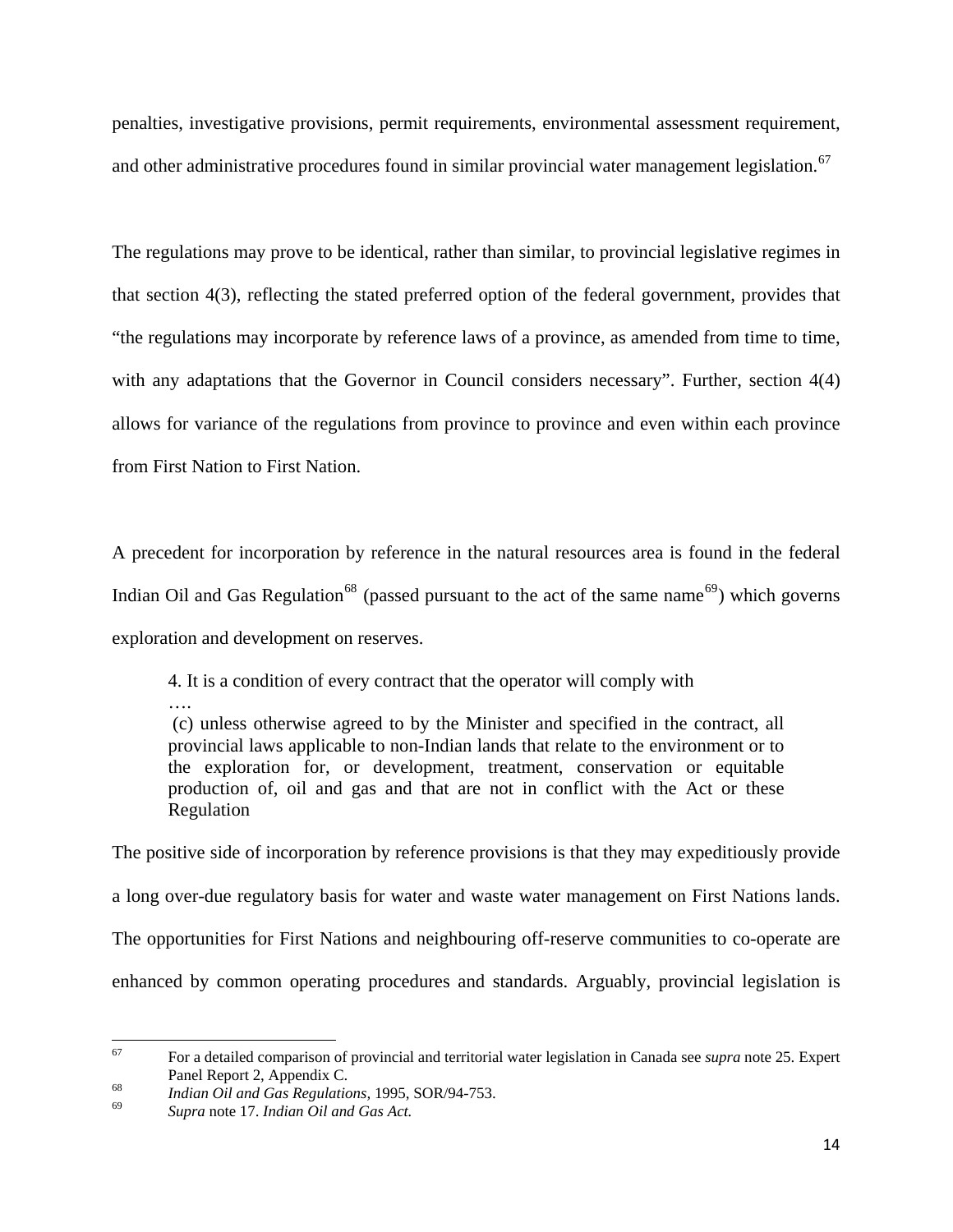more sensitive to regional requirements than a one size fits all federal statute and may better serve local needs and conditions. When coupled with section 5, which provides for administrative agreement between the Ministers (both Health and INAC) and any province, body or person regarding enforcement and administration of regulations, a legal and administrative basis to establish a provincially managed system is possible. Presuming that provinces are willing to undertake the task in a timely fashion (there is no public indication of such a willingness to date), the incorporation model offers a ready-made or at least readily adaptable basis for action. On the administrative front, if an agreement regarding administration and enforcement is penned, there is a civil service in place at the provincial level that understands the incorporated regulations and can assist as needed.

As important, the scope of section 4 expands the possible legislative content of drinking and waste water regulation beyond the current federal regime (e.g. source water protection and nonpiped water systems) and, depending upon the strength of the incorporated laws of individual provinces, may address existing gaps in present management procedures.

On the flip side, the failure to adopt a legally binding national benchmark will undoubtedly lead to a patchwork of standards across the country, varying from province to province or even First Nation to First Nation. The permissive nature of the regulations also allows for continued gaps in the regime if there is only selective incorporation or if provincial regulation is inadequate in its own right.

However, scope of the regulation aside, there remain more fundamental issues with Bill S-11 that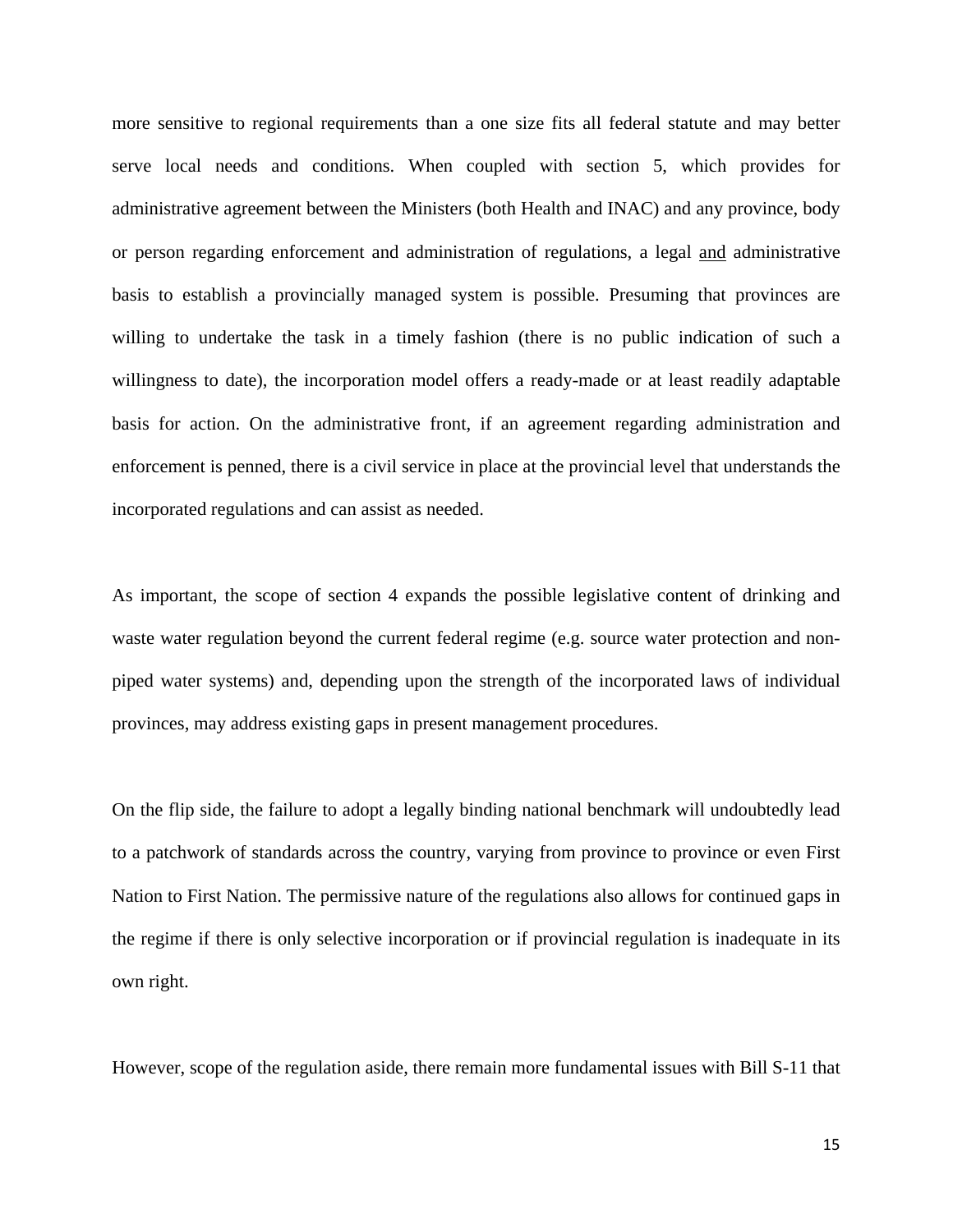warrant discussion.

### **b. Consultation**

Questions have been raised regarding whether the duty to consult has been triggered and if so, the degree to which the duty has been satisfied in the development of Bill S-11. In particular, the failure to complete an analysis of each of the three options presented by the Expert Panel ( recall the 2009 discussion paper was based on the "incorporation by reference" model only) has led to questions regarding the legitimacy of federal actions prior to drafting. Although the extent of First Nations rights vis a vis water per se is the subject of on-going debate,  $\frac{70}{10}$  $\frac{70}{10}$  $\frac{70}{10}$  Section 35 of the Constitution, Canada's endorsement of the United Nations Declaration on the Rights of Indigenous People,  $^{71}$  $^{71}$  $^{71}$  and the recently passed United Nations Resolution on The Human Right to Water and Sanitation,<sup>[72](#page-16-2)</sup> all suggest (if not require) comprehensive consultation with First Nations on this issue. That the legislation will impact on First Nations reserve lands is indisputable. Whether passage of legislation amounts to conduct that might adversely affect either existing or

<span id="page-16-0"></span>  $70$  In the opinion of Merrell-Anne Phare, Executive Director and Legal Counsel, Centre for Indigenous Environmental Resources, a number of aboriginal rights might be impacted by the legislation: "water rights regarding domestic, commercial, navigation and other uses; rights to govern and make decisions regarding water decision making; cultural and spiritual rights to water; environmental protection rights; land use rights." See testimony before the Standing Committee On Aboriginal Peoples. Issue 19. Evidence. March 2, 2011, available online at <http://www.parl.gc.ca/40/3/parlbus/commbus/senate/Com-e/abor-e/19evb-e.htm?Language=E&Parl=40&Ses=3&comm id=1>.

<span id="page-16-1"></span> $\frac{9.2888686644}{100}$  UN General Assembly Resolution, 61/295. September 2007. Section 32 states,

<sup>1.</sup> Indigenous peoples have the right to determine and develop priorities and strategies for the development or use of their lands or territories and other resources.

<sup>2.</sup> States shall consult and cooperate in good faith with the indigenous peoples concerned through their own representative institutions in order to obtain their free and informed consent prior to the approval of any project affecting their lands or territories and other resources, particularly in connection with the development, utilization or exploitation of mineral, water or other resources.

Critics of Bill S-11 have cited section 32 in their arguments regarding consultation. See Council of Canadians, "The Safe Drinking Water for First Nations Act (Bill S-11) Standing Senate committee on Aboriginal Peoples". Submission, February 18, 2011. Available online at <[http://canadians.org/water/documents/FN/Bill-S11.pdf>](http://canadians.org/water/documents/FN/Bill-S11.pdf). 72 UN General Assembly Resolution, 64/292. It is noteworthy that Canada abstained from the vote at the UN:

<span id="page-16-2"></span><sup>122</sup> countries voted in favour, 41 countries abstained.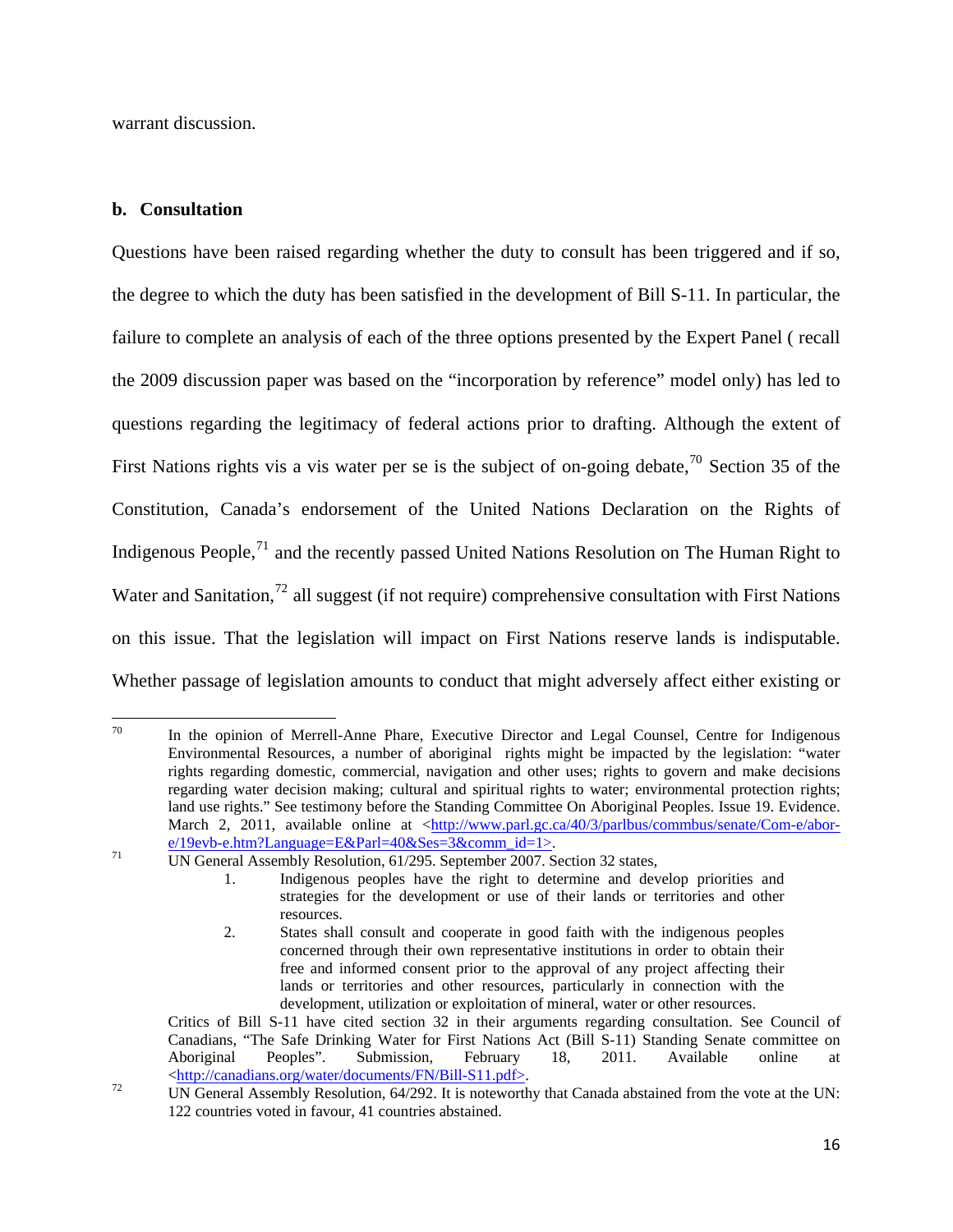potential rights or title so as to give rise to the duty to consult, has not yet been definitively determined.[73](#page-17-0)

Arguably however, meaningful stakeholder consultation, be it constitutionally based or grounded in good public policy, is a prerequisite to effective legislative drafting, passage, and implementation. The federal government did engage in discussion with First Nations stakeholders regarding legislation in 2009.<sup>[74](#page-17-1)</sup> However the paper which acted as the basis for that public discussion failed to raise many of provisions which now appear in Bill S-11 among the "possible elements of the legislative framework" described in the "engagement" paper.<sup>[75](#page-17-2)</sup> Important issues including the limits of liability outlined in section 10, the relationship between the Act and Section 35 constitutional rights, third party management of works, and ownership of infrastructure<sup>[76](#page-17-3)</sup> should have been the subject of comprehensive discussion in the engagement document. INAC has stated that further input will be sought post passage and prior to the development and implementation of federal regulations.<sup>[77](#page-17-4)</sup>

## **c. Third Party Involvement**

Section 4(1)(b) of Bill S-11 states that the regulations may "confer any legislative, administrative, judicial or other power on any person or body". Neither "person" nor "body" is

<span id="page-17-0"></span><sup>73</sup> See Dwight Newman, *The Duty to Consult: New Relationships with Aboriginal Peoples* (Saskatoon: Purich, 2009) at 31. See also *Tsuu T'ina Nation v. Alberta (Environment)*, 2010 ABCA 137. The position of the AFN is that the duty to consult pursuant to s. 35 does arise. See AFN, "Bill S-11 Safe Drinking Water for First Nations Act" Briefing Note. (and attachment) October 26, 2010, available online at  $\frac{\text{http://64.26.129.156/misc/Bill-S-11.pdf}}{56}$ <br>See *supra* note 59. INAC Engagement 2009 and surrounding text.<br>*T5*<br>*T6 Ibid.* INAC Engagement Document 2009 at 12-17.<br>*T6 Ibid.* INAC Engagement Document 2009. Some of the matter

<span id="page-17-1"></span>

<span id="page-17-2"></span>

<span id="page-17-3"></span>INAC Engagement Document are third party management of works, deeming First Nations ownership of works, conflict with First Nations laws etc. and discussion *infra*.<br>*Thid.* INAC Engagement Document 2009 at 4.

<span id="page-17-4"></span>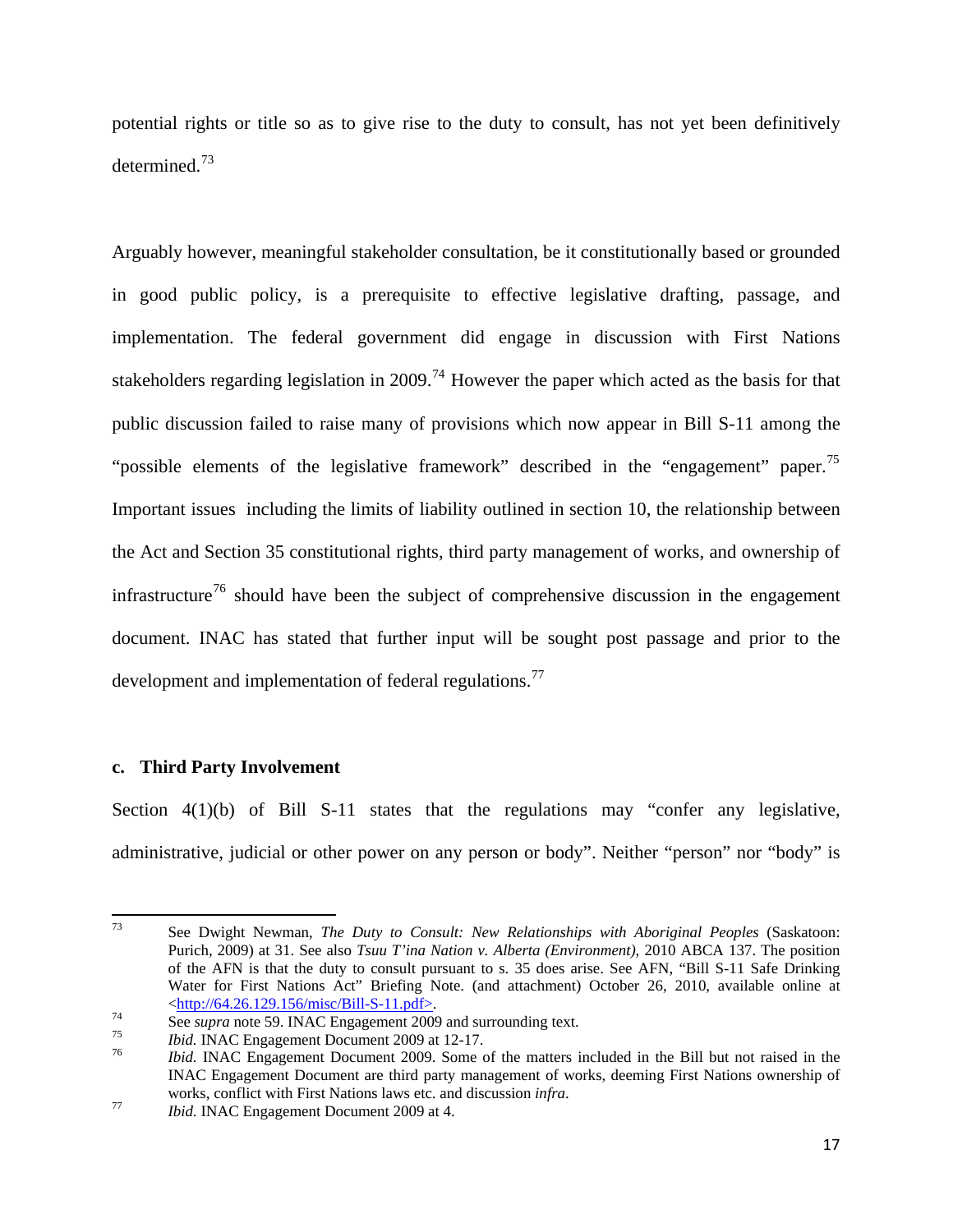defined in the Act raising concern as to the purpose and scope of this clause, particularly in relation to First Nations governance institutions. In the opinion of the Canadian Environmental Law Association, "this represents a significant possible loss of First Nations ability to control and manage their lands and systems without knowing who could take over these powers (ie private companies).<sup>[78](#page-18-0)</sup> In addition to this concern, section  $4(1)(c)$  sets out specific regulatory powers that may be conferred on any body or person, exercisable in "specified circumstance and subject to specified conditions." This includes the power to:

(i) to make orders to cease any work, comply with any provision of the regulations or remedy the consequences of a failure to comply with the regulations; (ii) to do any work that the person or body considers necessary and to recover the costs of that work; (iii) to require a first nation to enter into an agreement for the management of its

drinking water system or waste water system in cooperation with a third party, or; (iv) to appoint a manager independent of the first nation to operate a drinking water system or waste water system on its first nation lands;

Also included within section 4 are powers to fix fees for use of water systems.<sup>[79](#page-18-1)</sup> require permits for activity on First Nations lands that may impact drinking water,  $80^{\circ}$  $80^{\circ}$  and to verify compliance with regulations, including the power to seize and detain things found in the exercise of that power.<sup>[81](#page-18-3)</sup>

Outside management or privatization of water system operations, without First Nations consent

and participation will inevitably detract from the indigenous capacity building on reserve lands.

Regulations "requiring" a First Nation to enter into an agreement for management "in cooperation with a third party" leaves the First Nation in a vulnerable bargaining position.

<span id="page-18-0"></span><sup>78</sup> CELA, "Re: Bill S-11 FN Safe Drinking Water Act," Briefing Note October 5, 2010 at 2, available online at  $\langle \frac{http://www.aFN.ca/uploads/files/water/10-10-05.pdf}{\text{Supra note 6. Bill S-11, s. 4(1)(d)}}$ .<br> *Supra* note 6. Bill S-11, s. 4(1)(p).<br> *Supra* note 6. Bill S-11, s. 4(1)(h).

<span id="page-18-1"></span>

<span id="page-18-2"></span>

<span id="page-18-3"></span>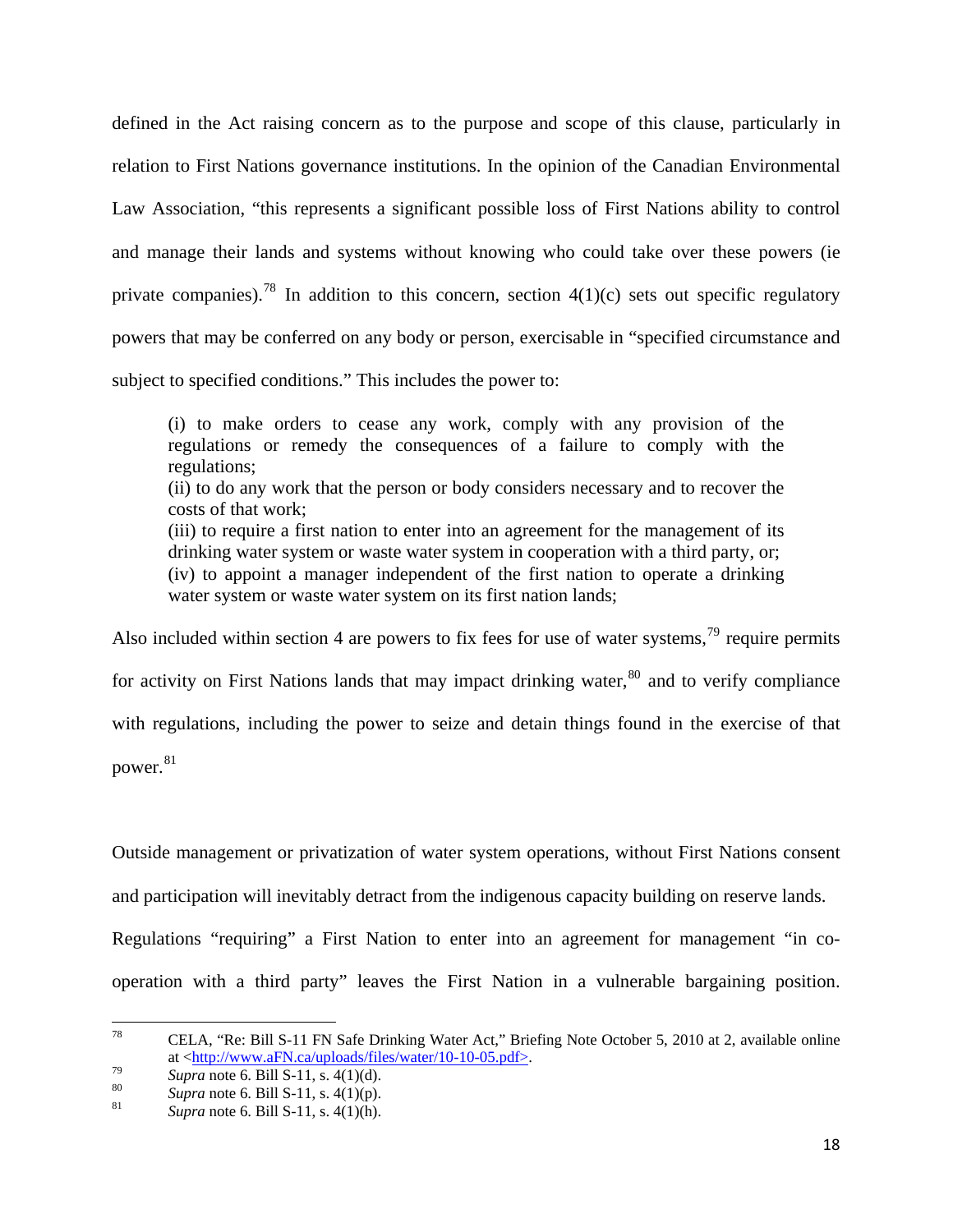Arguably in the case of off reserve water suppliers, co-operative efforts, particularly with nearby municipalities are often a reasonable, even desirable, alternative. However, as the AFN has noted, $82$  there is no template for such partnerships and inequalities between parties and across First Nations may result, particularly if private (as opposed to provincial) persons or bodies are involved.

At the other end of the spectrum section  $4(1)(q)$  foresees regulations which may "deem a first nation, for the purposes of this Act, to be the owner of a drinking water system or waste water system located on its first nation lands…" Provisions which permit "deeming" of ownership, unilateral determination of fees and forced third parties agreements are provocative and may not advance either First Nations independence or, arguably, safe drinking water objectives. Some First Nations, particularly in the more affluent southern communities, may be in a position to exercise a greater degree of autonomy. However, there exist many communities where there is a need for more active outside participation in water management, and prematurely deeming ownership in the First Nation may prove contrary to the stated purpose of the legislation which is public health and safety.

Capacity building is not about funding alone. While there are communities who are prepared to take ownership of their water supply systems immediately because they possess the infrastructure and the resources, training, skill and expertise to do so, there are many others communities who require some or all of these prerequisites before responsibility and associated liability can be assigned to them. There is a broad spectrum of possible relationships between absolute ownership of water and sewage systems by the First Nation and complete control by an

<span id="page-19-0"></span><sup>82</sup> *Supra* note 73. AFN Briefing Note at 4.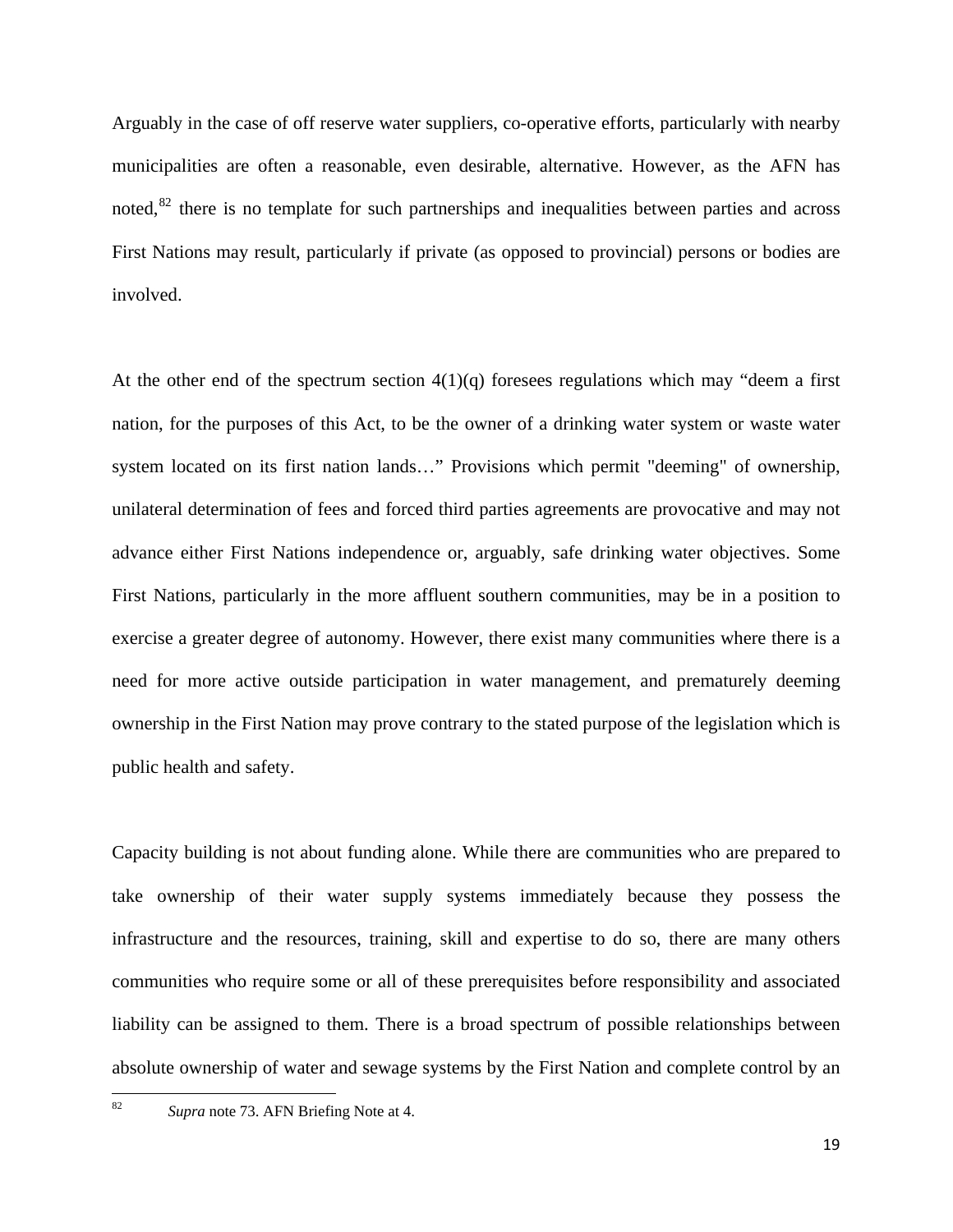outside person or body that should be cooperatively explored on a nation by nation basis. The

AFN has suggested<sup>[83](#page-20-0)</sup> that section 4(3) be replaced with a provision similar to the *First Nations* 

*Commercial and Industrial Development Act*[84](#page-20-1)

3. (3) The regulations may incorporate by reference any laws of the *province, as amended from time to time, with any adaptations that the* Governor in Council considers necessary.

….

**5.** Regulations may not be made under section 3 in respect of undertakings on reserve lands of a first nation unless

(*a*) the Minister has received a resolution of the council of the first nation requesting that the Minister recommend to the Governor in Council the making of those regulations; and

(*b*) if the regulations specify a provincial official by whom, or body by which, a power may be exercised or a duty must be performed, an agreement has been concluded between the Minister, the province and the council of the first nation for the administration and enforcement of the regulations by that official or body. (emphasis added by AFN)

If adopted, individual arrangements could be made with a view to the local reality along with

consideration of First Nation aspirations. Any and all alternatives should be premised not only on

the fundamental concern for health and safety, which is common ground for all stakeholders, but

also to build momentum and ensure success of all community run systems.

Simply put, third party outside management and operation of water systems may provide the necessary product but does nothing to promote First Nations development: build a water system and assign ownership to a First Nation and you may provide clean water for a few months. Build a system in cooperation with a community that incorporates a multi-barrier approach, training and ongoing support and then pass on ownership, and you will have clean water for many lifetimes.

<span id="page-20-0"></span>  $\frac{83}{84}$  *Ibid.* AFN Briefing Note at 5.<br>S.C. 2005 c. 53.

<span id="page-20-1"></span>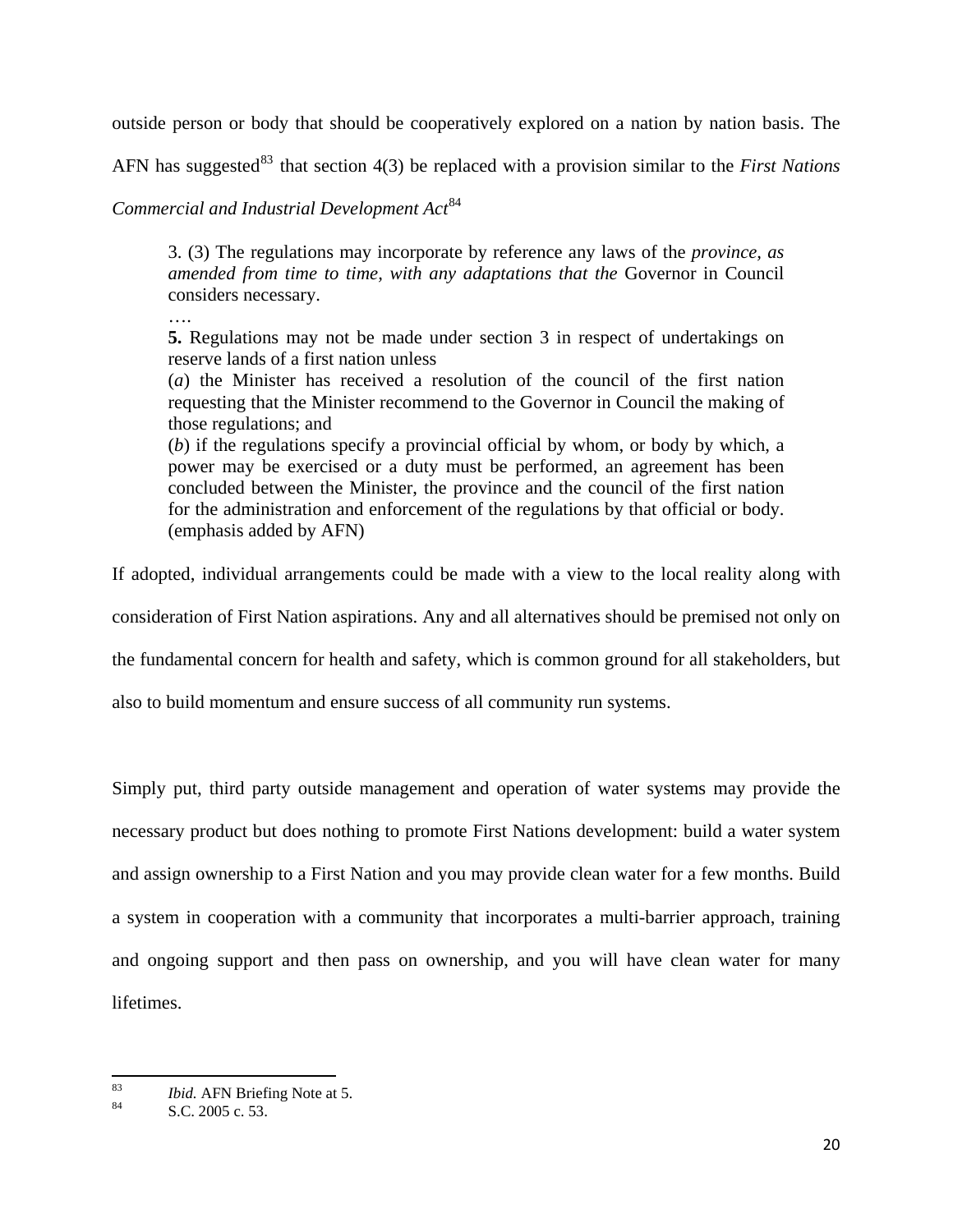# **d. Erosion of First Nations Constitutional Rights**

Section  $4(1)(r)$  of Bill S-11 states,

The regulations may

...

(r) provide for the relationship between the regulations and aboriginal and treaty rights referred to in section 35 of the *Constitution Act, 1982*, including the extent to which the regulations may abrogate or derogate from those aboriginal and treaty rights; and

The inclusion of this provision has been the subject of widespread criticism and discussion.<sup>[85](#page-21-0)</sup> While other government initiatives have promoted the merits of *non-derogation* clauses.<sup>[86](#page-21-1)</sup> the text of Bill S-11 moves in a contrary direction, beyond derogation to contemplate abrogation of section 35 rights by *regulation.* As the Canadian Bar Association (Aboriginal Law Section) representative stated in reference to section 4(1)(r), "…while "derogate" means to impair, "abrogate" means to annul. The use of "abrogate" seems dangerously close to suggesting an "extinguishment" of rights."

Practically speaking, without specifics the clause will serve no immediate end other than provoking a response which will goes well beyond issues of drinking water safety, while raising the spectre of expensive constitutional litigation. From a legal perspective, as Bradley Regehr, Chair of the National Aboriginal Law Section of the CBA admitted, it is difficult to fathom an

<span id="page-21-0"></span> <sup>85</sup> Full access to proceedings regarding Bill S-11 before the Standing Committee on Aboriginal Peoples is available at the contract of the contract of the contract of the contract of the contract of the contract of the contract of the contract of the contract of the contract of the contract of the contract of the contract of t <[http://www.parl.gc.ca/common/Committee\\_SenProceed.asp?Language=E&Parl=40&Ses=3&comm\\_id=1](http://www.parl.gc.ca/common/Committee_SenProceed.asp?Language=E&Parl=40&Ses=3&comm_id=1)

<span id="page-21-1"></span><sup>&</sup>lt;sup>86</sup> For a discussion of non-derogation clauses within federal legislation see Standing Senate Committee on Legal and Constitutional Affairs, "Taking Section 35 Rights Seriously: Non-derogation Clauses Relating to Aboriginal and Treaty Rights," Final Report. December 2007 available online at  $\langle \text{http://www.parl.gc.ca/39/2/parlbus/commbus/senate/com-e/lega-e/rep-e/rep05dec07-e.pdf} \rangle$  $\langle \text{http://www.parl.gc.ca/39/2/parlbus/commbus/senate/com-e/lega-e/rep-e/rep05dec07-e.pdf} \rangle$  $\langle \text{http://www.parl.gc.ca/39/2/parlbus/commbus/senate/com-e/lega-e/rep-e/rep05dec07-e.pdf} \rangle$ .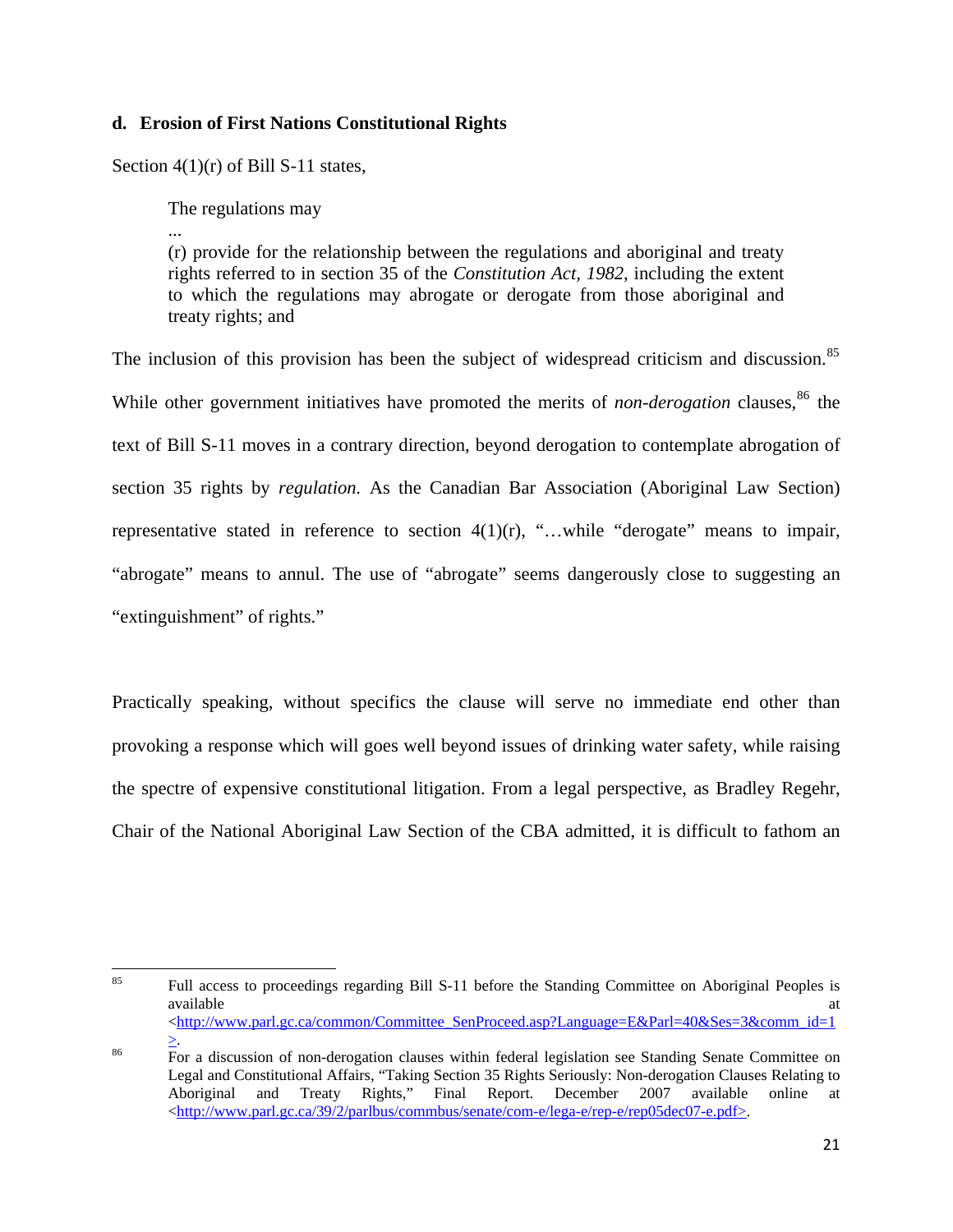explanation for the "unprecedented proposal."[87](#page-22-0) In speaking to Bill S-11 at the Senate Standing Committee, Christopher Devlin, responding to a question from the Chair regarding the relationship between s.  $4(1)(r)$  and section 35 stated,

This provision is a new creature that we have not seen before. We have seen only non-derogation clauses. We have never seen abrogation clauses before. We are raising this caution with you. We have the existing common law tests for how to infringe these rights, tests that have been approved by the courts.

We have in existing legislation, albeit several different varieties, non-derogation clauses. We have yet to see a positive abrogation or positive derogation clause. We suggest that, given the intent of drafters of the bill, this clause should not go forward as it is written because that is not a creature that is necessary to remedy the mischief sought in the bill. $88$ 

The question arises as to why the federal government, which touts the desirability of a collaborative relationship with First Nations, would include such a provision in the first place?

As *R. v. Sparrow*<sup>[89](#page-22-2)</sup> determined, although section 35 rights represent "a solemn commitment that must be given meaningful content" this obligation does " not mean that any law or regulation affecting aboriginal rights will automatically be of no force or effect by the operation of s. 52 of the *Constitution Act, 1982*. Legislation that affects the exercise of aboriginal rights will nonetheless be valid, if it meets the test for justifying an interference with a right recognized and affirmed under s. 35(1)." The test for justification articulated in *Sparrow* and supplemented in *R. v Van der Peet*<sup>[90](#page-22-3)</sup> was suitably placed within the context of the Crown's fiduciary relationship with Aboriginal people and the associated honour of the Crown. As the Expert Panel suggested, there is need for

<span id="page-22-0"></span> <sup>87</sup> Correspondence From Bradley Regehr, on behalf of the CBA National Aboriginal Law Section to Hon. Gerry St. Germain, Chair, Standing Senate Committee on Aboriginal People, February  $15^{th}$ , 2011, available online at  $\frac{\text{http://www.cba.org/CBA/submissions/pdf/11-09-eng.pdf}{\text{ln}}$ .

<span id="page-22-1"></span><sup>&</sup>lt;sup>88</sup> Christorpher Devlin, Executive Member, National Aboriginal Law Section, Canadian Bar Association. Testimony at the Senate Standing Committee on Aboriginal Peoples. Committee Proceedings. Issue 18. Evidence. February  $16<sup>th</sup>$ , 2011.

<span id="page-22-3"></span><span id="page-22-2"></span> $\frac{89}{90}$  [1990] 1 SCR 1075

<sup>[1996] 2</sup> SCR 507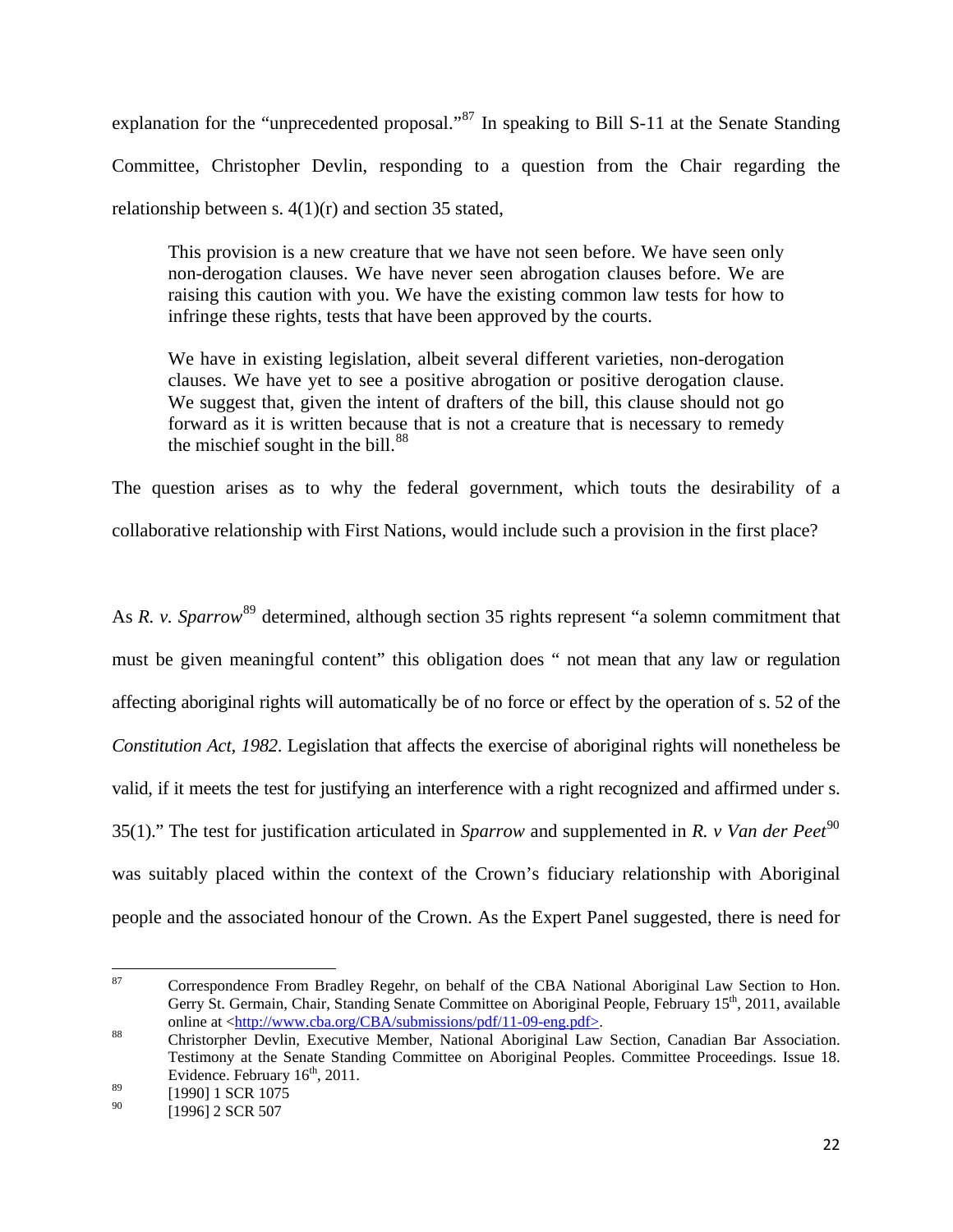strong leadership, especially within the federal government, to ensure the success of this act; but in order to be credible and successful, that leadership must respect constitutional limitations. Section  $4(1)(r)$  should be removed from the Bill and replaced with a non-derogation clause to assist the courts in interpreting the legislation.<sup>[91](#page-23-0) [92](#page-23-1)</sup>

## **e. Capacity**

Waste water management and drinking water safety on reserve can be adequately addressed in federal legislation. However the primary requirement to ensure the safe drinking water for First Nations is "a firm government commitment to providing resources to address water quality resources on reserves, not necessarily new legislation"[93](#page-23-2) The introduction of Bill S-11 did not include any further funding commitments by the federal government nor did it articulate funding roles of the various named departments currently responsible for waste and drinking water. Government witnesses before the Standing Senate Committee on Aboriginal Peoples stated that funding will be determined based on the results of a national assessment of system needs and growth projections which is presently underway.

We expect the costs that will come out of the national assessment will be high, particularly since it will look at a 10- year forecast. We are not expecting to address all that cost in one year. We will look at the resources we have available and then approach the higher risk areas first.

We will have to develop a national investment plan that takes into account not only the resources we have, but also the priorities and needs. We will develop that plan also based on how we think the regulatory development will unfold.

<span id="page-23-0"></span><sup>91</sup> Examples of the more recent iterations of such clauses may be found in the *The First Nations Oil and Gas and Moneys Management Act* S.C. 2005, c. 48 and the *First Nations Commercial and Industrial Development Act* S.C 2005. c.53.

<span id="page-23-1"></span><sup>&</sup>lt;sup>92</sup> In addition, clause 6(2) of Bill S-11 stipulates that in the event of a conflict or inconsistency for an Aboriginal body named in column 1 of the schedule to the Act, provisions and the regulations made under the Act will prevail over any land claims or self-government agreement to which the Aboriginal body is a party. If modern treaties and land claims fall under section 35 a similar approach to justification may be argued.

<span id="page-23-2"></span><sup>93</sup> *Supra* note 87. Regehr correspondence.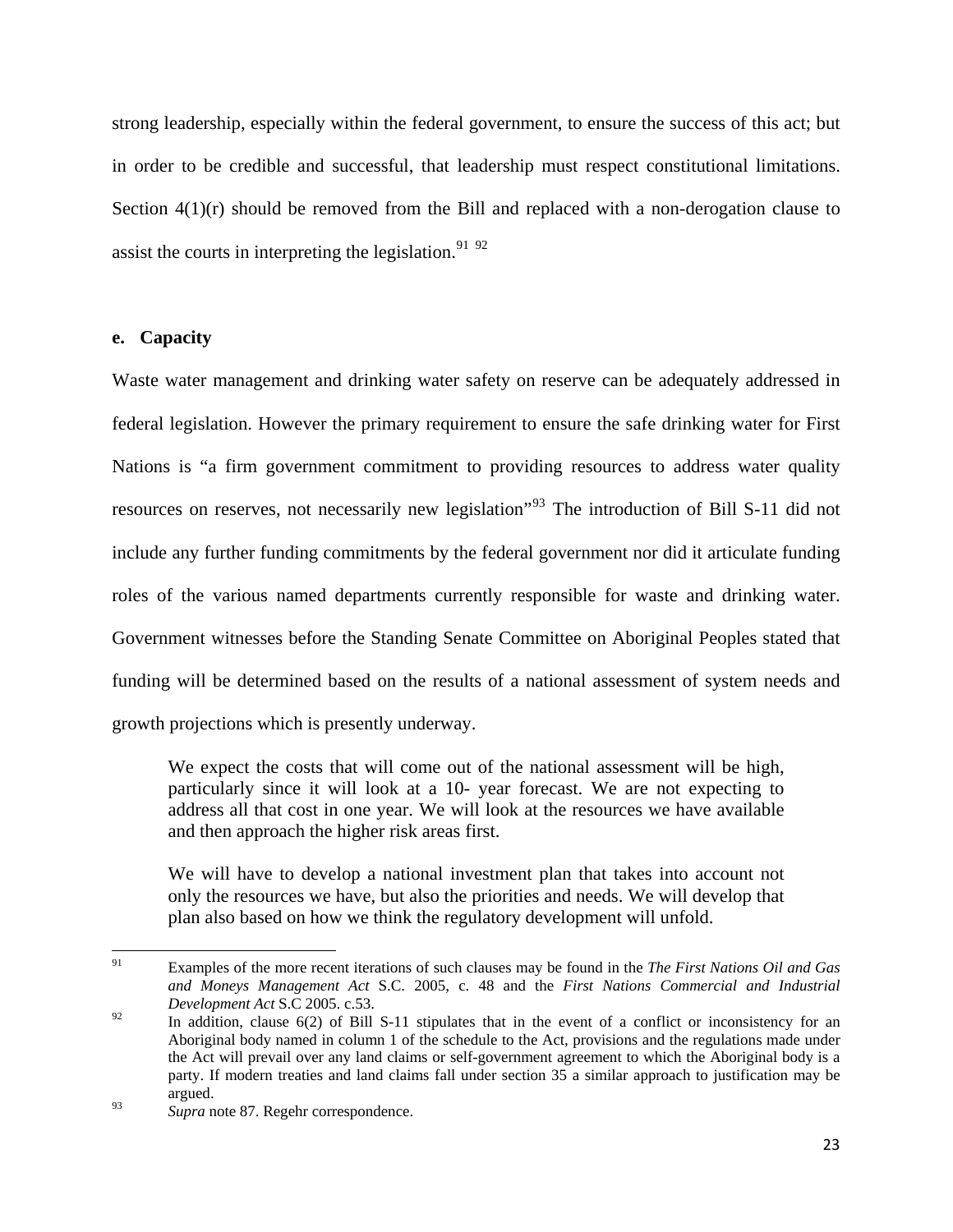….

Until we see the assessment, we will not know what the full need is for the 10 year growth that I spoke of. We have \$197.5 million a year in our A-Base for water expenditures. We have had additional monies above that in the past, and our hope is that would be the case in the future.  $94$ 

Monitoring, sampling, testing, training and certification of operators, construction and

maintenance are all critical to achieving the desired goal. In spite of the investment to date, there

has simply not been enough funding to ensure that the water systems on reserve are comparable

to communities off reserve. To quote the Expert Panel,

For example, in the five-year capital plan covering 2002-07, INAC officials acknowledge that the federal government's initial estimates of the capital needed to invest in First Nations water and wastewater systems turned out to be one-third to one-half of what was actually needed. The estimates were not based on detailed engineering analysis. As well, they did not take into account increases in construction costs that were higher than expected and the impact of increasing water-quality standards over the five-year period.<sup>[95](#page-24-1)</sup>

At present First Nations have limited capacity to fund their own systems even though independence and self- sufficiency<sup>[96](#page-24-2)</sup> is the desired goal of all parties. Long term viability can only be achieved once the infrastructure is in place, sufficient numbers of certified operators are trained, and education of water systems governance is provided at the community level.<sup>[97](#page-24-3)</sup>

<span id="page-24-0"></span> <sup>94</sup> Christine Cram, Assistant Deputy Minister, Education and Social Development Programs and Partnerships, INAC, Testimony at the Standing Senate Committee on Aboriginal Peoples. Committee Proceedings. Issue 17, Evidence. February 2, 2011, available online at <[http://www.parl.gc.ca/40/3/parlbus/commbus/senate/Com-e/abor-e/17eva-](http://www.parl.gc.ca/40/3/parlbus/commbus/senate/Com-e/abor-e/17eva-e.htm?Language=E&Parl=40&Ses=3&comm_id=1)

[e.htm?Language=E&Parl=40&Ses=3&comm\\_id=1](http://www.parl.gc.ca/40/3/parlbus/commbus/senate/Com-e/abor-e/17eva-e.htm?Language=E&Parl=40&Ses=3&comm_id=1)>.<br> *Supra* note 25. Expert Panel Report 1 at 22. See also Council of Canadians Submission on Bill S-11 to the

<span id="page-24-1"></span>Standing Committee on Aboriginal Peoples. (February 18, 2011) at 2, available online at %  $\frac{\text{http://canadians.org/water/documents/FN/Bill-S11.pdf}}{\text{That is, local responsibility for on-going funding and system operations through water rates, etc.}}$ 

<span id="page-24-3"></span><span id="page-24-2"></span>

First Nation communities are not alone in this struggle. In the recently released CD Howe Institute Commentary, author Stephen Hrudey commented on safe drinking water outside of larger Canadian urban centres. "On the face of it, Canadians should be asking why Canada appears to be out of step with the international leaders in assuring safe drinking water. If it is not practical to replace our current system of downloading responsibility for safe drinking water to the lowest level of public authority, we at least need to provide appropriate oversight and guidance systems. Regulatory systems should not only hold those public authorities accountable for the provision of safe drinking water, but also assist them in understanding the full nature of the challenge they have been dealt and provide the appropriate and effective support to help them deliver on their responsibility. See C.D. Howe Institute, "Safe Drinking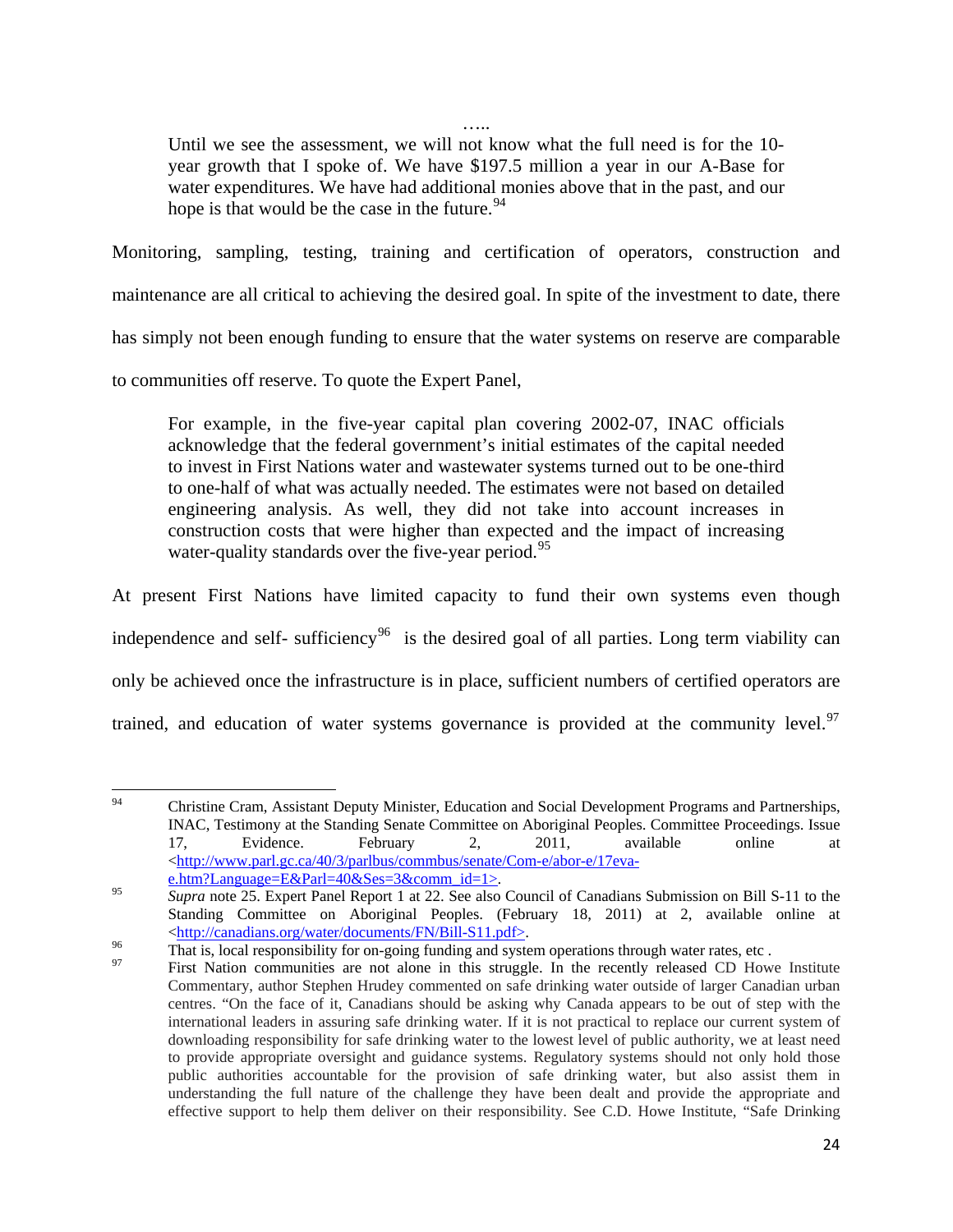Without the necessary investment, the regulatory regime outlined in Bill S-11 may well burden communities and does little to help First Nations to meet legislated standard.

### **4. MOVING FORWARD**

In 2006, the Expert Panel described 7 primary actors presently involved in First Nations drinking water and waste water management: INAC, Health Canada, Public Works and Government Services, Environment Canada, Chief and Council, Regional Councils and technical services advisory groups. In addition varying degrees of participation can be expected from provincial, territorial and municipal governments.<sup>[98](#page-25-0)</sup> With our increased concern for ecosystem protection, watershed organizations are also stakeholders, particularly at the front end of a multi-barriered approach to water management (e.g. source water protection and water allocation). If one adds the provisions of Bill S-11 to the mix, the possibilities associated with the implementation of any new legislation expand to include private water management companies, contracted provincial bodies and/or a re-alignment of federal department responsibilities. The permutations are myriad. Moreover, the administrative structure of the regulatory scheme remains to be determined—an unfortunate result, particularly since no implementation plan has been unveiled.

How exactly it is all to 'fit together' and who is to oversee the implementation of the legislation and its various components beyond the section 4(1)(*b*), regulatory power to confer "legislative, administrative, judicial or other powers on any person or body" remains open to determination. As Senator Banks noted at the recent Senate Standing Committee on Aboriginal Peoples proceedings,

<u> 1989 - Johann Stoff, fransk politik (d. 1989)</u>

<span id="page-25-0"></span>Water Policy for Canada—turning hindsight into foresight." Commentary, No 323 February 2011, available online at <<u>http://www.cdhowe.org/pdf/Commentary\_323.pdf></u>.<br><sup>98</sup> *Supra* note 25. Expert Panel Report 1 at 20-21.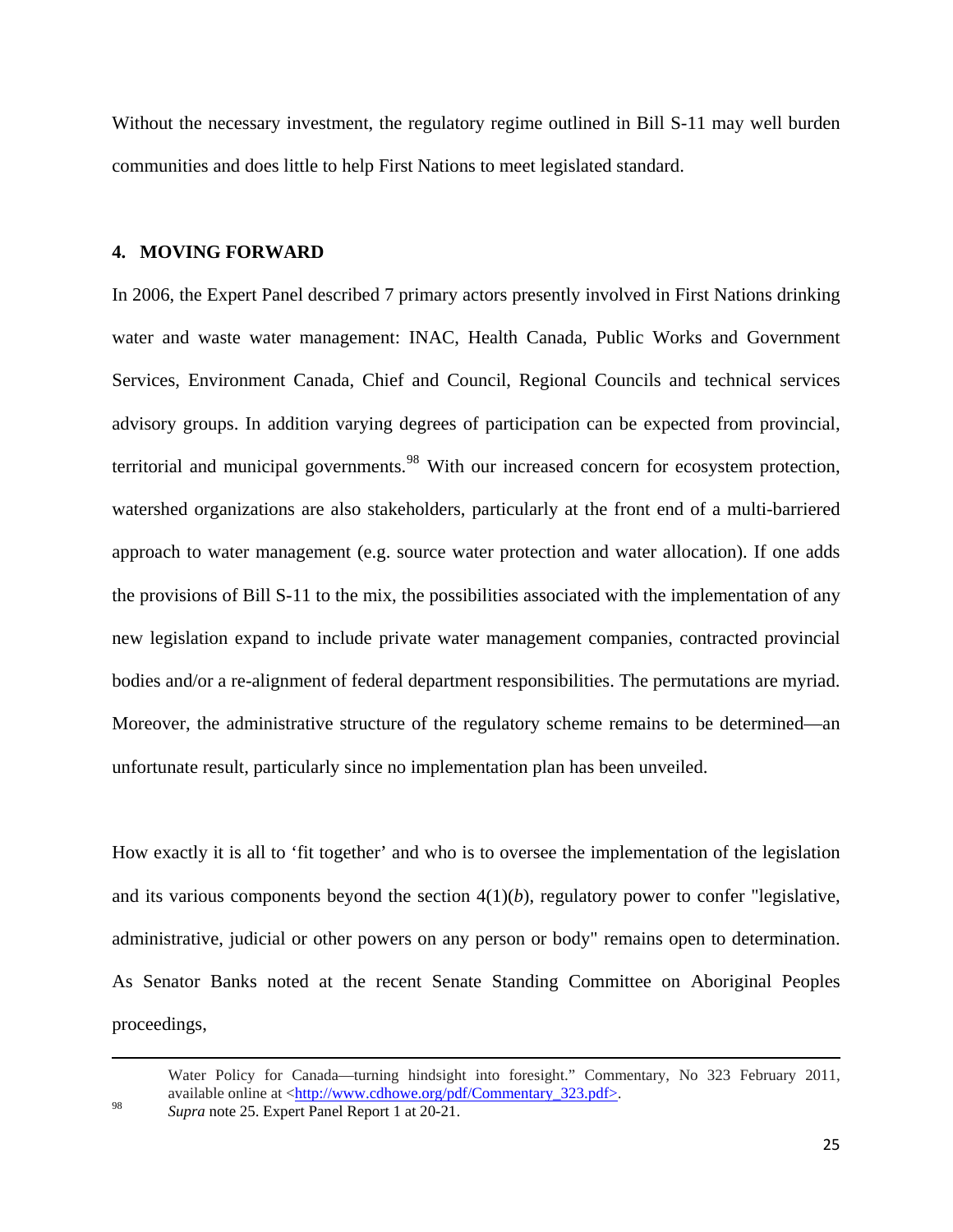'…we wonder how this will work. The response seems to be: We will show you later when we figure it out. Mr. Salembier said that First Nations will see how valuable this legislation will be once we put those regulations into place. At this time, we have no idea what those regulations will be. That is one, but only one, reason that I oppose this bill."<sup>[99](#page-26-0)</sup>

It is little wonder that First Nations are reluctant to support the legislation. As noted by the Canadian Environmental Law Association (CELA), "[t]here were many possibilities discussed by the first witnesses before this committee, who were the officials from the relevant departments, but they are all just possibilities and it could be from one extreme to another: It could be an extreme situation of interference with Aboriginal management of their own drinking water systems or it could be, in theory, that they could have a lot of autonomy. However, we do not see that in the bill as it is drafted.<sup>[100](#page-26-1)</sup>

The underlying problem with Bill S-11 is a lack of trust between the government and First Nations that is exacerbated by two things: the inclusion of several rather ham-fisted and inflammatory provisions (discussed above), and the failure to venture beyond mere regulation to provide, what a number of parties have referred to as a "vision" for the legislation.

Speaking to Bill S-11, former member of the Expert Panel, Stephan Hrudey stated,

A framework is fine because that is often how things are moved forward. However, this framework is lacking the direction that will solve the problem. This framework reflects minimalist thinking to simply pass a bill to say we have a regulatory framework for First Nations. It does not set any direction for the civil servants who will implement this through regulations. If you do not give them that

<span id="page-26-0"></span> <sup>99</sup> Standing Senate Committee on Aboriginal Peoples, Issue 17, Committee Proceedings, February 2, 2011, available online at <[http://www.parl.gc.ca/40/3/parlbus/commbus/senate/Com-e/abor-e/17eva](http://www.parl.gc.ca/40/3/parlbus/commbus/senate/Com-e/abor-e/17eva-e.htm?Language=E&Parl=40&Ses=3&comm_id=1)[e.htm?Language=E&Parl=40&Ses=3&comm\\_id=1](http://www.parl.gc.ca/40/3/parlbus/commbus/senate/Com-e/abor-e/17eva-e.htm?Language=E&Parl=40&Ses=3&comm_id=1)>.<br>
Theresa McClenaghan, Executive Director and Legal Counsel, CELA. Testimony at the Standing Senate

<span id="page-26-1"></span>Committee on Aboriginal Peoples. Committee Proceedings. Issue 18. Evidence, February  $15<sup>th</sup>$ , 2011, available online at <[http://www.parl.gc.ca/40/3/parlbus/commbus/senate/Com-e/abor-e/18eva](http://www.parl.gc.ca/40/3/parlbus/commbus/senate/Com-e/abor-e/18eva-e.htm?Language=E&Parl=40&Ses=3&comm_id=1)[e.htm?Language=E&Parl=40&Ses=3&comm\\_id=1](http://www.parl.gc.ca/40/3/parlbus/commbus/senate/Com-e/abor-e/18eva-e.htm?Language=E&Parl=40&Ses=3&comm_id=1)>.